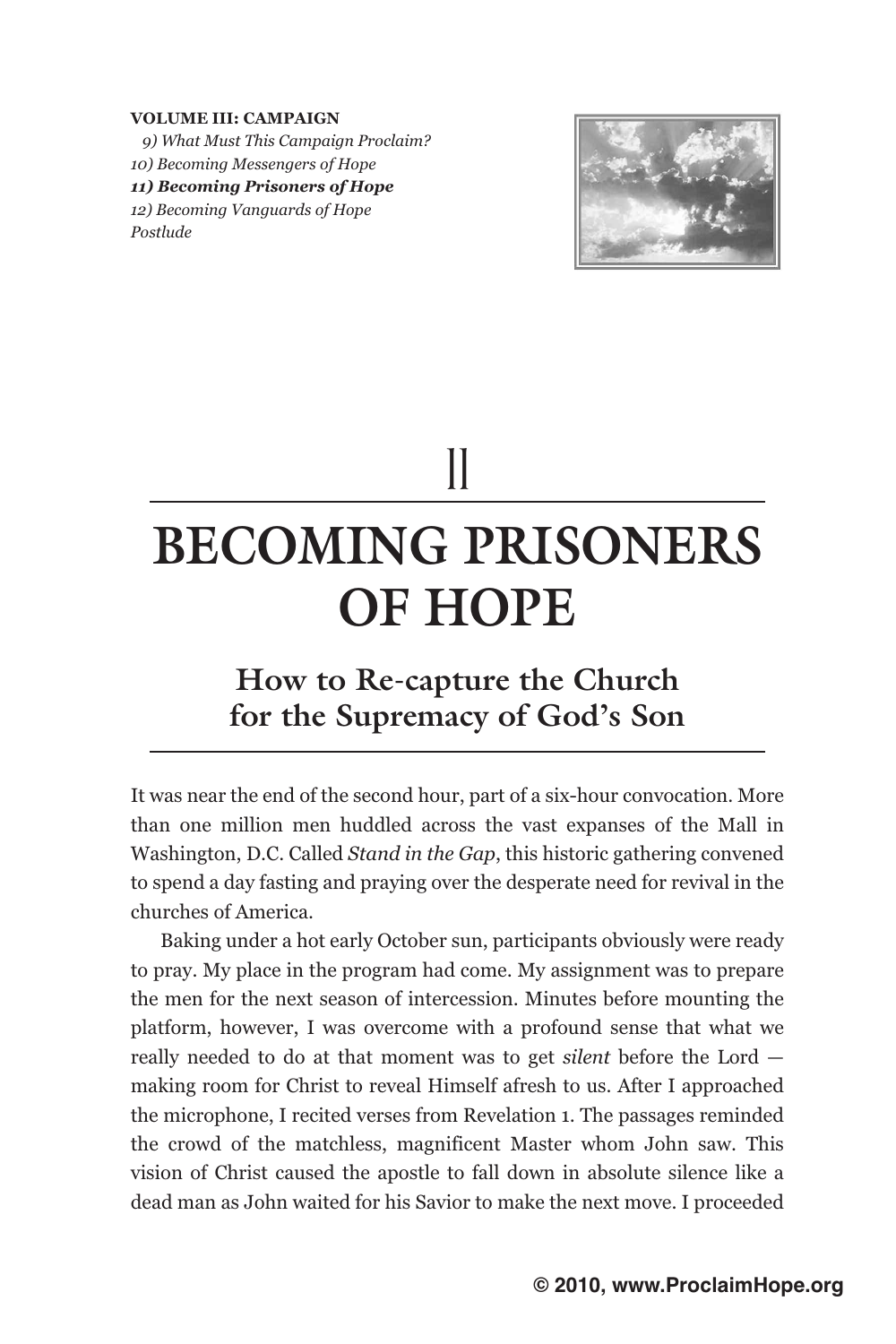to invite a million strong to prostrate themselves on the ground in the very same way John did.

For the next three minutes that's precisely what we did. An awesome scene unfolded before me as participants responded — out-stretched, flat on their faces, humbled before the King in a holy hush — spanning the mall to the Washington monument! Everything became so eerily still that one could hear a faint breeze rustling trees along the walkways.

What happened to the participants during those sacred moments? Most of all, they experienced a fulfillment of Psalm 46: "Be still and know that I am God. I will be exalted in the earth." It was the Holy Spirit's wake-up call for us to seek the Kingdom of God's Son like never before. Before the day was over, not a few told me they had experienced a rebirth of hope at that point — hope that one day our nation might see genuine revival and be covered with the glory of Jesus Christ.

Over the years since, numerous times men from the Mall event have approached me to talk about the gathering and report that of the entire six hours, it was as they bowed to reaffirm the preeminence of our Lord Jesus Christ with a few minutes of total silence — when no one *did* anything! that they were transformed forever with fresh confidence about the advance of Christ's purposes in our generation, and their place in it.

*Stand in the Gap* was convened by a national men's movement called Promise Keepers. PK founder Bill McCartney, a former university football coach, wrote me a personal note just before the gathering in which he said: "We need to know the playbook. We also need to understand the whole game. We need to understand the big picture of what God is doing. We need to understand our point in history. Then, we must step into position. There's an awesome move of God across our nation and the planet. We live in a day of great hope — hope of a genuine, Biblical revival. You and I are meant to be a part of it. All of us need to pray for and prepare for a God-given awakening to Christ. Millions of men and women are rising up to do so."

That represents the breadth of vision for Jesus that lies behind every Campaign of Hope. As we've begun to explore in *Volume Three,* Messengers of Hope seek to captivate fellow Christians with the same hope that flooded the Mall that  $day -$  the promise of the Church's awakening to the greatness of God's Son — reproducing what I call *Prisoners of Hope*. This phrase defines the second cure for the crisis of supremacy. Once we begin to herald the hope, we must move on to help our hearers understand that (as chapter 11 will explain):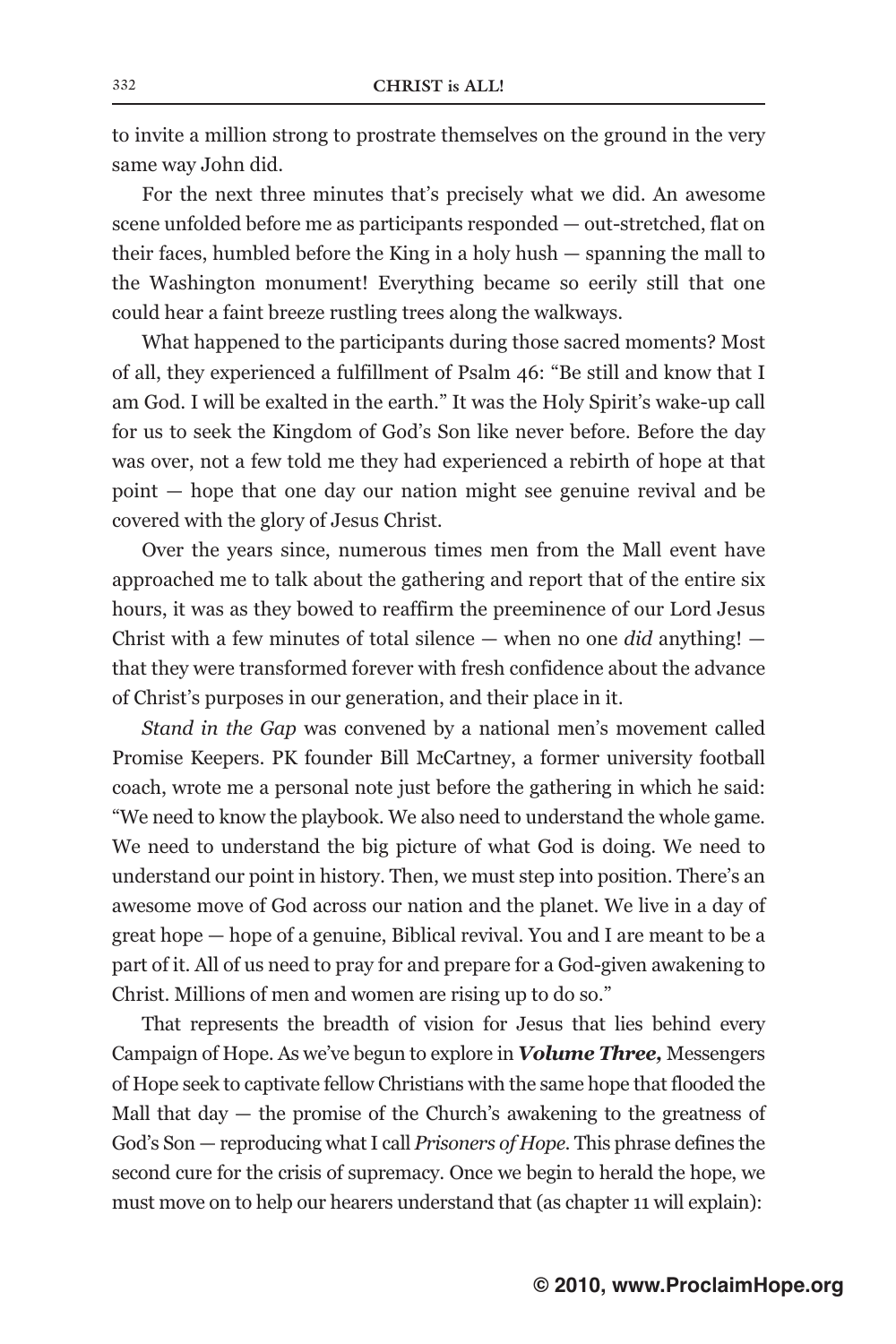- **• Every Christian must become such a prisoner to really thrive in his/her life in Jesus.**
- **• God Himself is** *determined* **for us to be captivated by a much larger vision of His Son.**
- **• We can learn to receive hope more fully in a daily walk with the King of Glory.**
- **• There are effective ways to rebuild** *confidence* **in God's promises in Christ so that we are bold to receive what His reign offers.**
- **•** *Repentance* **and** *suffering* **are keys to increasing our** *capacity* **to receive Kingdom promises.**
- **• Recovering our hope in Christ always works best in the company of** *other* **Prisoners of Hope.**

### QUOTABLE QUOTE

**Realize how great is the hope to which He is calling you — the magnificence and splendor of the inheritance promised to Christians—and how tremendous is the power available to us who believe in God.That power is the same divine energy which was demonstrated in Christ when He raised Him from the dead and gave Him the place of supreme honor in Heaven.The Church is His body, and in that body lives fully the One who fills the whole wide universe.**

(EPHESIANS 1 — PHILLIPS TRANSLATION)

# **The Biblical Profile of a "Prisoner of Hope"**

*(Zechariah 9:9-10, 11-12, 13-17)*

Captivity to hope  $-$  that was the unexpected gift the Father gave an avalanche of men that historic Fall afternoon in 1997, literally before the eyes of a watching nation (since it was broadcast on C-Span and hosts of TV outlets). From that day on, many began a new journey with Christ. They became what I call *"Prisoners of Hope".* Where does the term come from?

It's hinted at in a number of passages. Take, for example, 2 Corinthians 2. There Paul designates Christians as "captives" to Christ, marching in a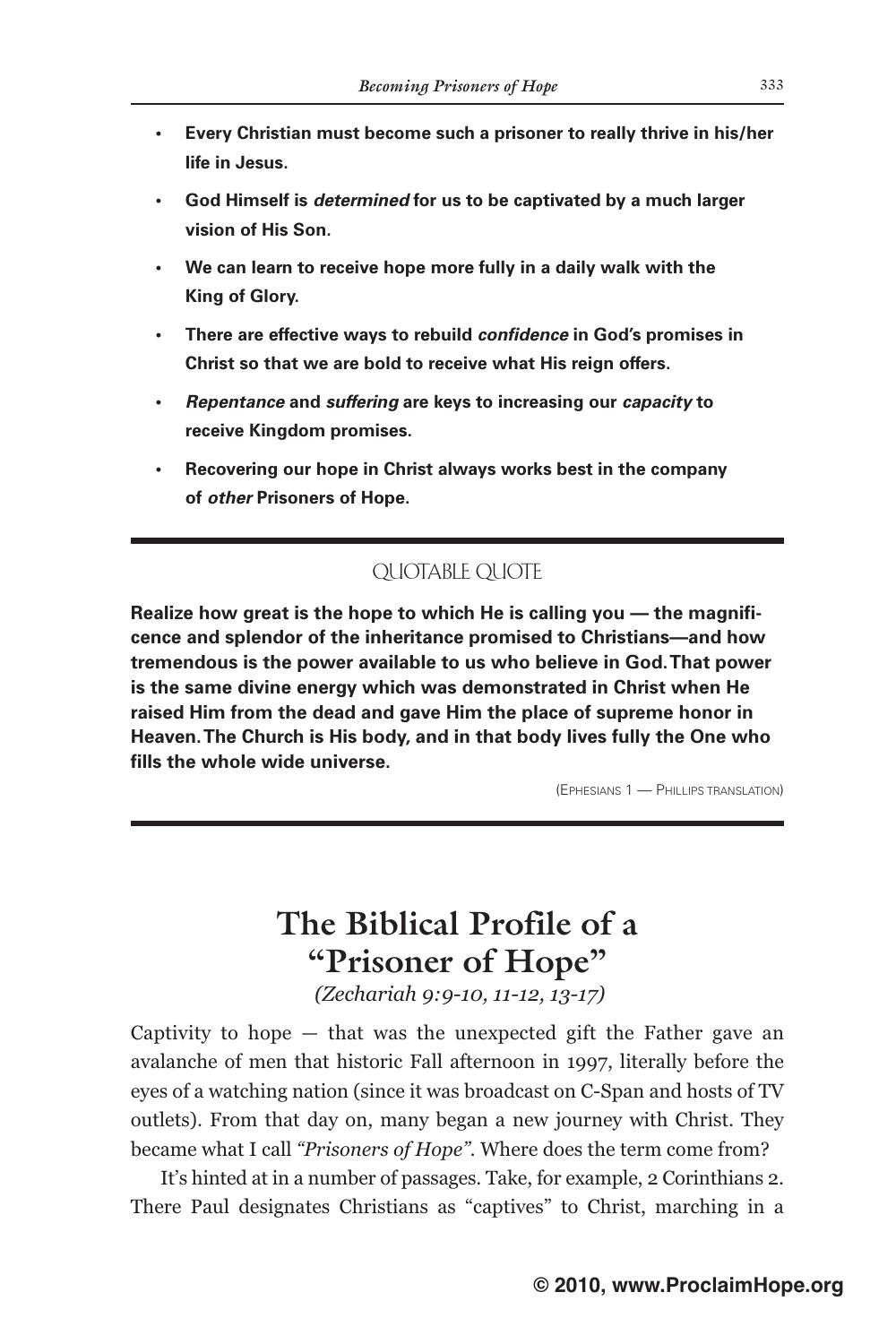triumphal procession, moving forward with great expectations in His mighty power, spreading the fragrance of His glory everywhere they go. This picture comes from the defeated armies Rome paraded before the Emperor after a battle, now slaves of the Empire for the rest of their lives. That's how we share in our Holy Emperor's victorious inheritance! Out of His decisive defeat of sin and death, the New Covenant has made us Jesus' grateful bondservants for His royal purposes forever. In the same sense, Ephesians 4 urges Christians to "live a life worthy of the calling you have received", because we serve the Lord who "when he ascended on high, led captives in his train and gave gifts to men".

However, Zechariah 9 actually uses the phrase "prisoners of hope" to encourage a remnant of disheartened exiles:

As for you, because of the blood of my covenant with you, I will free your prisoners from the waterless pit. Return to your fortress, *O prisoners of hope*. Even now I announce that I will restore twice as much to you. (verses 11-12 emphasis mine)

On this side of the Ascension, how does this promise apply? What do such captives look like? Come with me to three countries — South Africa, India and Afghanistan — and let me introduce you to modern-day Prisoners of Hope.

## **THINK WITH ME … What might Prisoners of Hope look like today?**

Some years ago Zechariah's text was first introduced to me by a leading black Christian pastor in **South Africa**. Within the social ferment aimed at the scourge of apartheid, he witnessed repeatedly how ordinary Christians made courageous differences toward ending racial injustice, even in impoverished communities like Soweto. They labored in the hope that no matter how the government oppressed them, Christ's Kingdom would prevail. Hope in Christ became their daily passion. They couldn't help themselves, this pastor insisted to me. They were *prisoners* of that hope! As a result, disenfranchised believers helped transform the face of a nation, preserving it from massive bloodshed by their peaceful demonstrations and persistent negotiations — above all, by their prayers. They stunned the world with the impact of their efforts in spiritual, social and political liberation.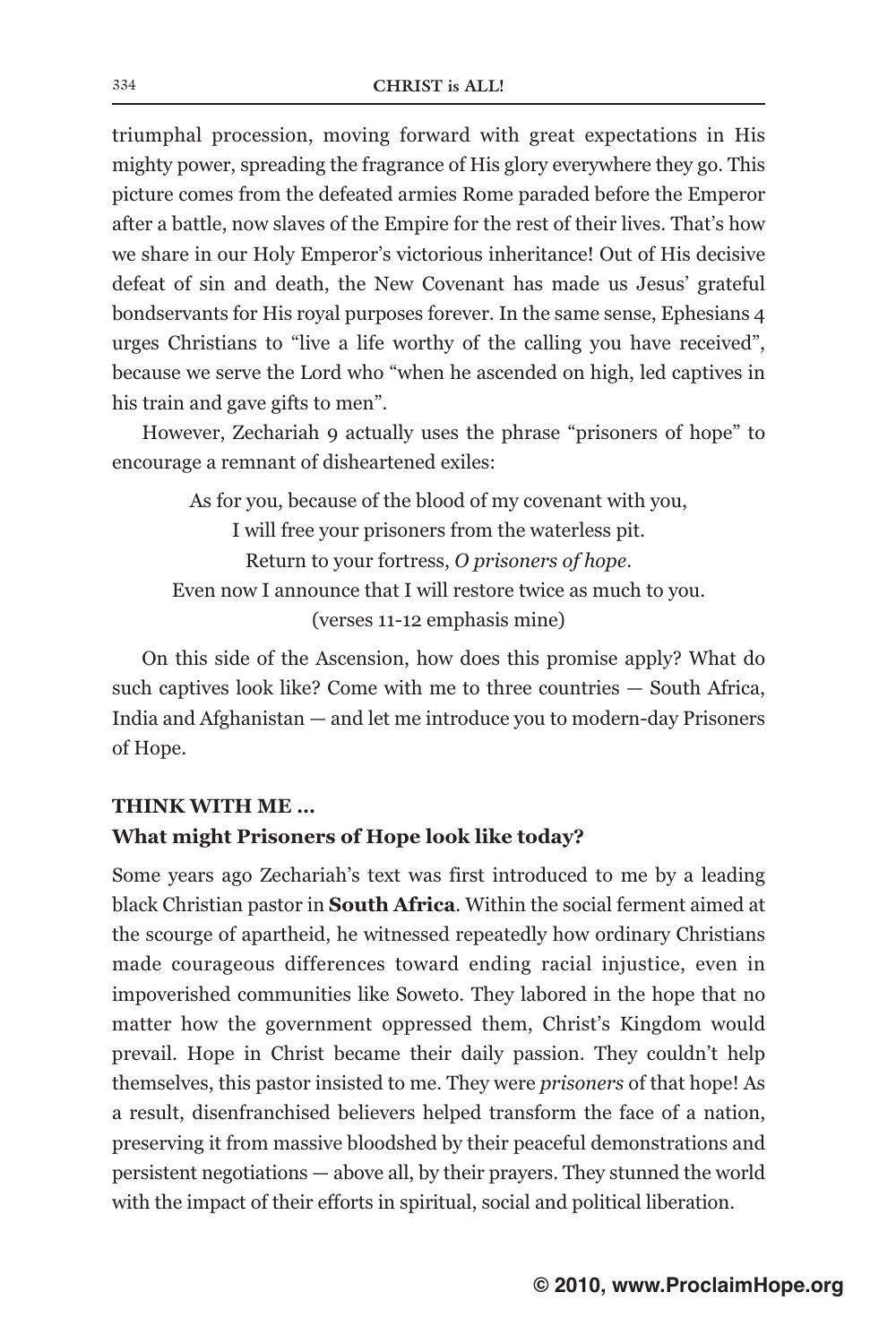I've met similar prisoners in my travels across **India**. I've found hope's captives among many leaders of Indian missionary organizations. The founders of one mission society told me how years earlier, while still in their teens, six of them began to ask God to grant major breakthroughs for the Gospel among masses of Hindus around them. Their prayers and labors for Christ grew increasingly tenacious because God's Word filled them with great expectations for their nation. So, they set out to be Messengers of Hope. By proclaiming to Christians a larger vision of Christ and His Kingdom, they worked at renewing discouraged congregations across South India. Eventually hundreds of volunteers stepped forward for missionary service, men and women ready to serve Christ because they had recovered hope and passion for Him. The laborers were sent out, in turn, by the prayers and sacrifices of thousands of other Indian Christians quickened by the same promises. Despite their own financial poverty, these partners agreed to fund hundreds of new missionaries. Both senders and goers responded at great personal cost because they had become Prisoners of Hope.

In another part of the world at the opening of the  $21<sup>st</sup>$  century, God miraculously set two young missionaries free who had been held hostage for months by terrorists in **Afghanistan**. Dayna and Heather left a safe, predictable life in America to obey their Savior's call to one of the most dangerous nations on earth, to work among impoverished Afghans. Imprisoned on the Taliban's death row, they became pawns in historyshattering events. Yet their utter confidence in Christ as Lord-of-All kept them hope-filled and faithful. After miraculously being freed from their iron chains, they set about to launch on behalf of the beleaguered nation a new avenue of ministry which they called the *Hope Afghanistan Foundation*. At the same time the young women published the best-selling *Prisoners of Hope* on their adventures for Christ's Kingdom. Still captive to *spiritual* chains, they continued to pursue Christ's call to serve the nations.

South Africa, India, Afghanistan … In each arena hope was awakened within Christians enveloped in humanly hopeless situations. But vision for the supremacy of Christ took them captive so fully, that they prayed and prepared, served and sacrificed, in the unshakeable conviction that God's best lay still ahead. How does the Father harness His children to unquenchable zeal for the preeminence of His Son? Let's explore some answers.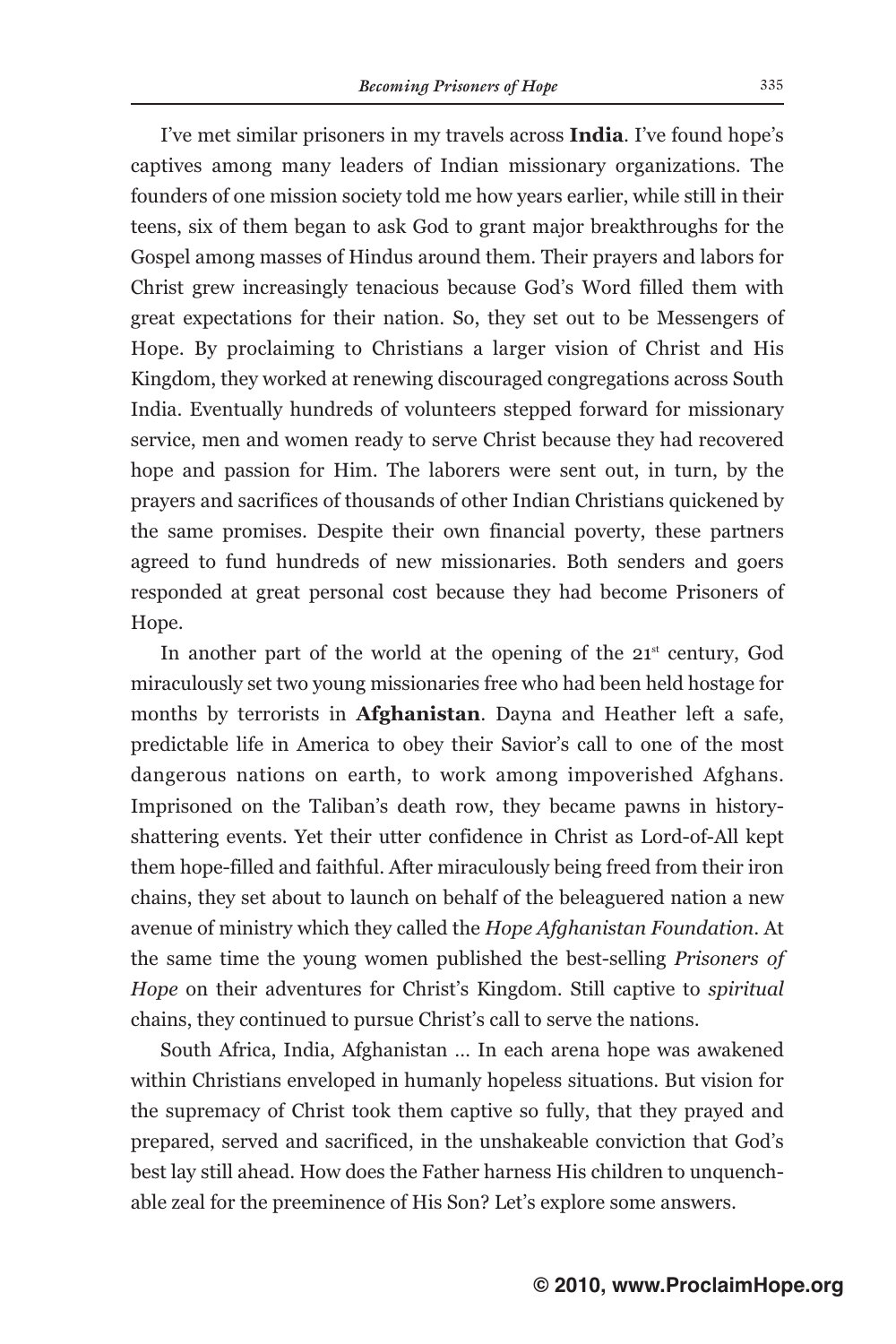# **THINK WITH ME … What is God's primary way to create Prisoners of Hope?**

Have you ever sat in a courtroom and studied prisoners awaiting trial? Frequently the accused are dressed in street clothes, a suit and tie perhaps, so as not to prejudice the jury against them. They appear as normal and free as everyone else in attendance. But in truth, prisoners are not "normal" at all! Outside the courtroom they are completely at the disposal of the penal system. Decisions about what they eat, how they dress, where they sleep and where they reside are totally controlled by others. At trial they may look like you or me, but privately they are preoccupied with a very different agenda. They're ruled by forces and futures larger than themselves.

The same is true of every "Prisoner of Hope". Because of Christ's finished work for us, God is forever in the business of delivering Christians out of "waterless pits" (the dusty trenches of our own making, dry with hopelessness and despair) to soak in the Living Water. He imprisons us within a most extraordinary hope, as the context of Zechariah 9 indicates. The prophet describes nothing less than the supreme promise of Redemption's worldwide revolution under the reign of Messiah King (see verses 8-9, which the Gospels claim were put into motion at Christ's triumphal entry on Passion Week). *This* vision gets us out of waterless pits and holds us captive to hope. God's strategy for creating Prisoners of Hope comes down to vs. 12 (emphasis mine):

> Even now I *announce* that I will restore *twice* as much to you.

In anticipation of sending Israel's Deliverer (vs. 8-10), the living God commits *Himself* to step directly into the drama. Not only that, He broadcasts to Israel precisely what He's up to  $-$  God becomes the prime Messenger of Hope to a crowd of weary refugees. The prospects for them are amazing, He declares. He will not take them back to where they were before, even to the best of the pre-exilic days they had known. Instead, they will surge forward to where they've never gone before — into blessings they have never known before — "I will restore *twice* as much", He promises.

So, goodbye, *pits*! Hello, *hope*! God *announces* the hope. He *heralds* the hope. He *proclaims* the hope. And they become *Prisoners* of Hope.

"Faith comes by hearing, and what is heard is the message of Christ" (Rom. 10). When the Spirit shows us a future in Christ that's too wonderful for us to produce (creating in us desperation) but too wonderful for us to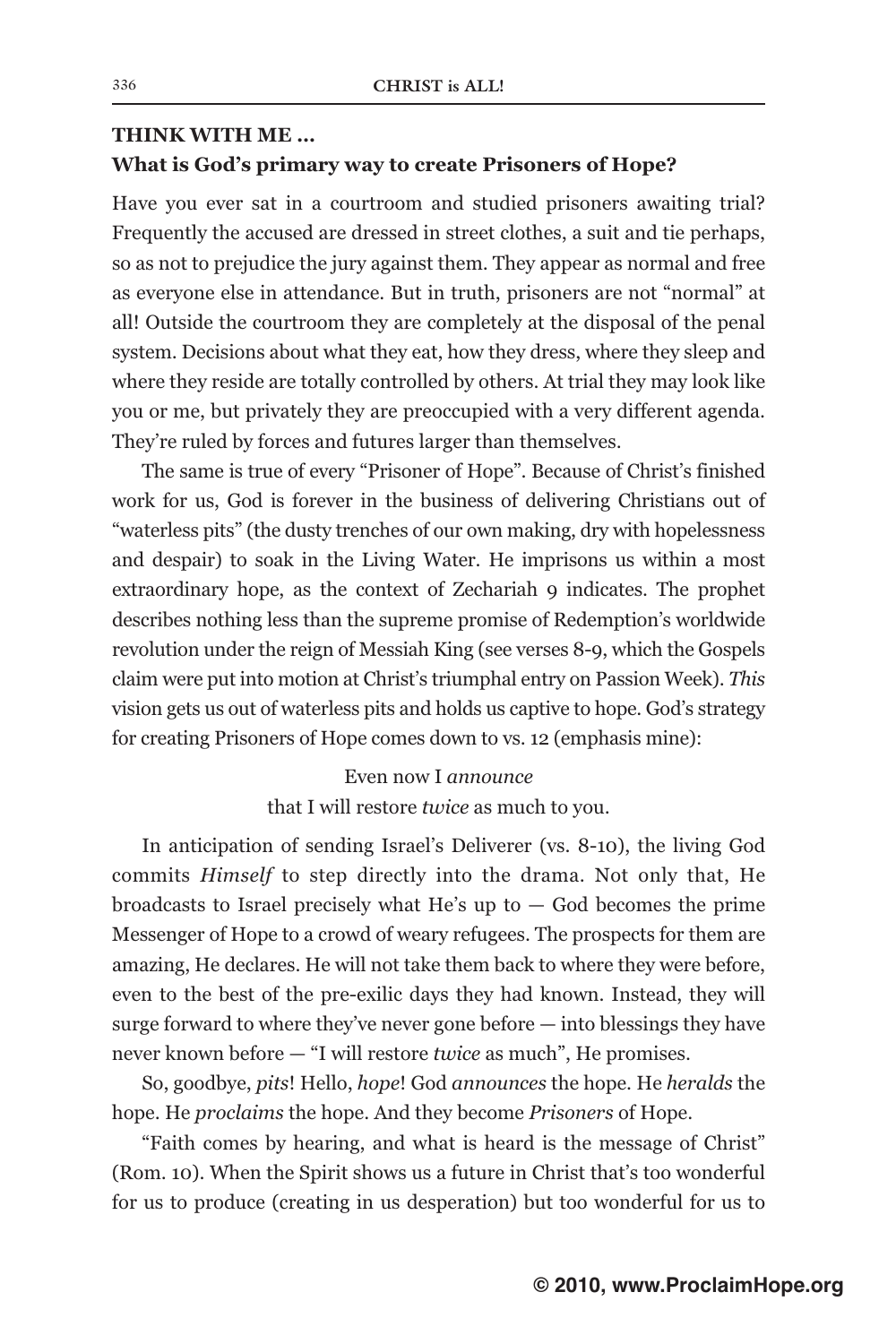live without (creating in us anticipation), we have to surrender (creating in us subjugation), yielding to the blessed hope we have in Him.

The lordship of Jesus chains us to the Father's Plan for the Ages. As Zechariah testified, whenever the Head of the Church speaks His promise to His people, He invites us into "twice as much". By His power at work in us, God wants to do for us "exceedingly above and beyond all that we ask or think" so as to bring Himself far greater glory "in the Church and in Christ Jesus, throughout all generations, forever and ever" (Eph. 3).

So, how has this process unfolded in your walk with the Lord? How far along are you in becoming a Prisoner of Hope?

### **THINK WITH ME …**

### **How fully have you been taken captive to hope in Christ?**

*Stand in the Gap* convened under the banner of a movement called Promise Keepers. Borrowing the motif of a "promise keeper", let me suggest a process I've watched unfold with many Christians to recover hope and passion for the Lord Jesus. This series of *transitions* could be regarded equally as *benchmarks* along the path as we follow the Master — a *metamorphosis* believers must go through to grow into full-fledged Prisoners of Hope.

There is nothing arbitrary about how we move through these phases. From the moment we commit ourselves to Christ, all of us are somewhere along this path. With each transition we grow to know Him more deeply, engage Him more passionately, and walk with Him more responsively. Passing through each phase we become more *captive* to our vision of Christ's supremacy.

Which benchmarks have already been set in your life? What does this tell you about your very next step in growing as a Prisoner of Hope?

### • **PROMISE-SLEEPER …**

This describes believers who are *unaware* of most dimensions of a Biblical hope focused on Christ and His supremacy. As God awakens them for the first time to these realities, through His Word and His Spirit, they may choose to become a …

### • **PROMISE-PEEPER …**

For this phase any believer qualifies who initially senses he (or she) must put their hope in Christ *alone.* A Christian chooses not to turn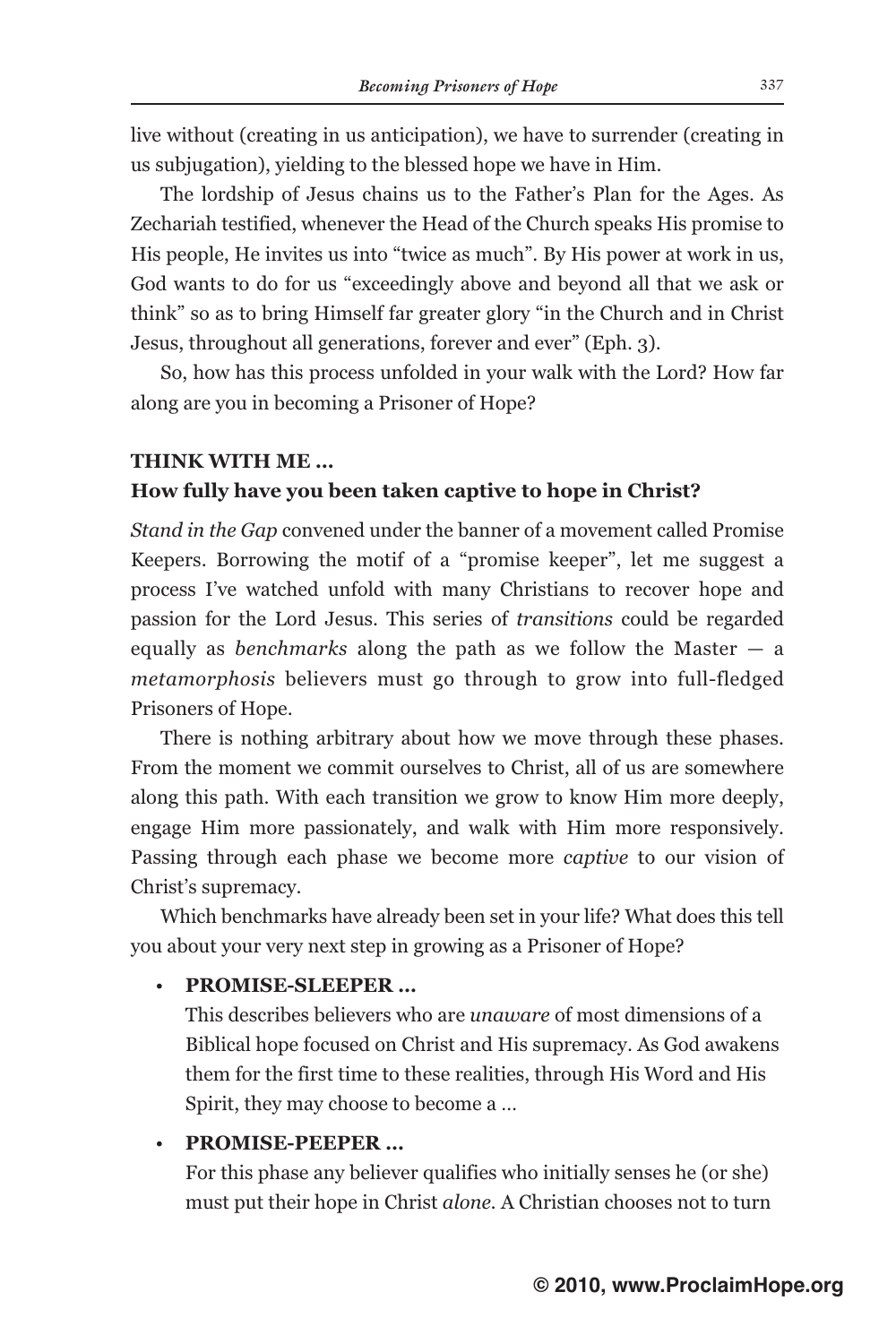away to other possibilities, sensing it's time to ponder how to respond appropriately. Next, God helps this person become a …

### • **PROMISE-SEEKER …**

Every Christian worthy of this name has transitioned into actively pursuing (by the Word, prayer and obedience) the meaning and implications of God's promises for them in Christ. As each disciple seeks more of Jesus' glory, God keeps her or him growing in a vision of the Lord until each becomes a …

### • **PROMISE-KEEPER …**

This title belongs to all believers who hold firmly to God's promises with the intention of focusing every area of their lives on Christ and the abounding hope His supremacy offers. They grow in their passion to make Christ's Kingdom glory their highest ambition. That's why God is able to transform anyone like this into a …

### • **PROMISE-LEAPER …**

Christians who respond with hope-filled praise, daily celebrating the Redeemer toward whom the promises point, are "leapers" who "rejoice in the hope of the glory of God" (Rom. 5). They also celebrate all the ways God is preparing to reveal the glory of His Son in days ahead. Simultaneously, however, each leaper grows into a …

### • **PROMISE-WEEPER …**

Hope-ers with heart show it! They ache for individuals who are weary with waterless pits, lacking any sense of the wonderful prospects found in the Empire of the Son. At the same time, weepers carry an intensified longing that God's extraordinary blessings be fully revealed to the Church as a whole as well as to the nations. They are very aware of how much grace many believers are still missing and how much praise still awaits the Lord of Glory. A Prisoner of Hope longs to take another Christian captive to the same hope by being a ...

### • **PROMISE-SPEAKER …**

A hope-filled Christian will speak up and share God's Word in a way that helps others find fresh promise in Jesus. He will speak out about the King  $-$  proclaim Him  $-$  in order to awaken others to His supremacy and to the glorious future He brings. She or he will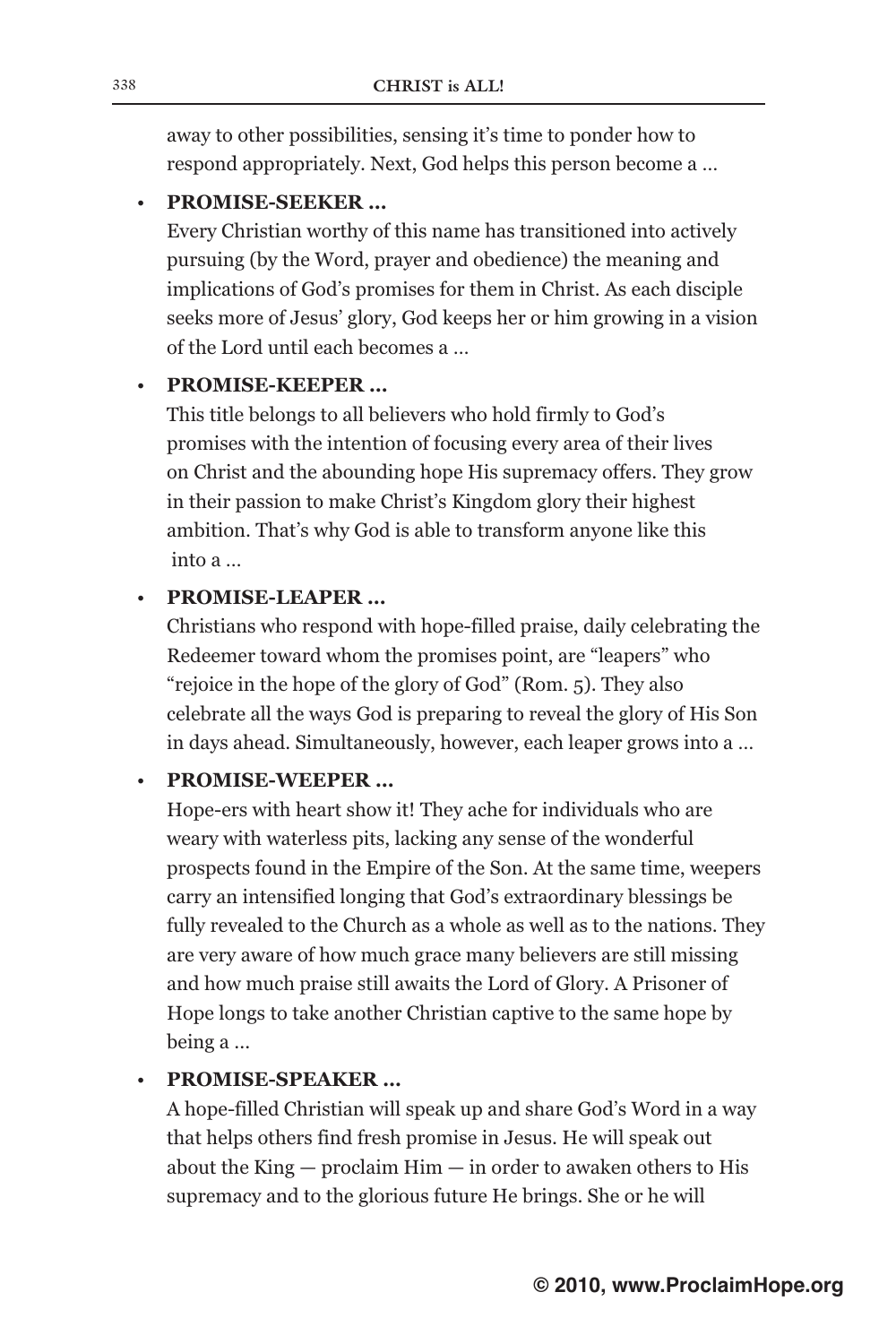challenge fellow believers to be reconverted back to Christ for ALL that He is, and to reorient their walk in the light of Christ's Kingdom. Ultimately, every Messenger of Hope becomes a …

### • **PROMISE-REAPER …**

Prisoners of Hope want to harvest brand new "hope-ers" — first of all *inside* the Church. They sign-up other Prisoners of Hope to live out the full implications of Christ and His supremacy right now. They help shepherd new captives through the transitions listed above until each becomes a promise-reaper in his own right.

*Sleepers. Peepers. Seekers. Keepers. Leapers. Weepers. Speakers. Reapers ...* Once again let me ask: Where do you find yourself in this process? Toward which benchmark are you currently moving? How fully has hope in Christ's supremacy captivated you up to this point? How fully have you become a Prisoner of Hope thus far?

### QUOTABLE QUOTE

**O, My God! In all my dangers, temporal and spiritual, I will hope in thee who art Almighty power, and therefore able to relieve me; who art infinite goodness and therefore ready and willing to assist me.**

**O, precious blood of my Redeemer, O, gaping wounds of my crucified Savior.Who can contemplate the sufferings of God incarnate, and not raise his hope, and not put his trust in Him?**

**Blessed hope! Be thou my chief delight in life, and then I shall be steadfast and immovable, always abounding in the work of the Lord.**

> (*"A PRAYER FOR HOPE"* BY RICHARD ALLEN — C. 1815)

# **THINK WITH ME … What makes any Christian a good** *receiver* **of the hope Christ brings?**

To move from "promise-*peeper*" to "promise-*reaper*", every Prisoner of Hope must learn to become a better "promise-*receiver*". We must recognize the Spirit's voice. Then we must learn to receive His words of promise to us just as we received the Son of Promise the day we entered the Kingdom. We can start by nurturing an *attitude of readiness*.

Vigilant like city watchmen alert for the crack of dawn (Ps. 133), we need to anticipate what is coming, stay open to what lies ahead, remain prepared for more of God's grace (1 Pet. 1). The Father invites us to regularly *seek* more, not simply *do* more, so as to *receive* more of what He wants to give.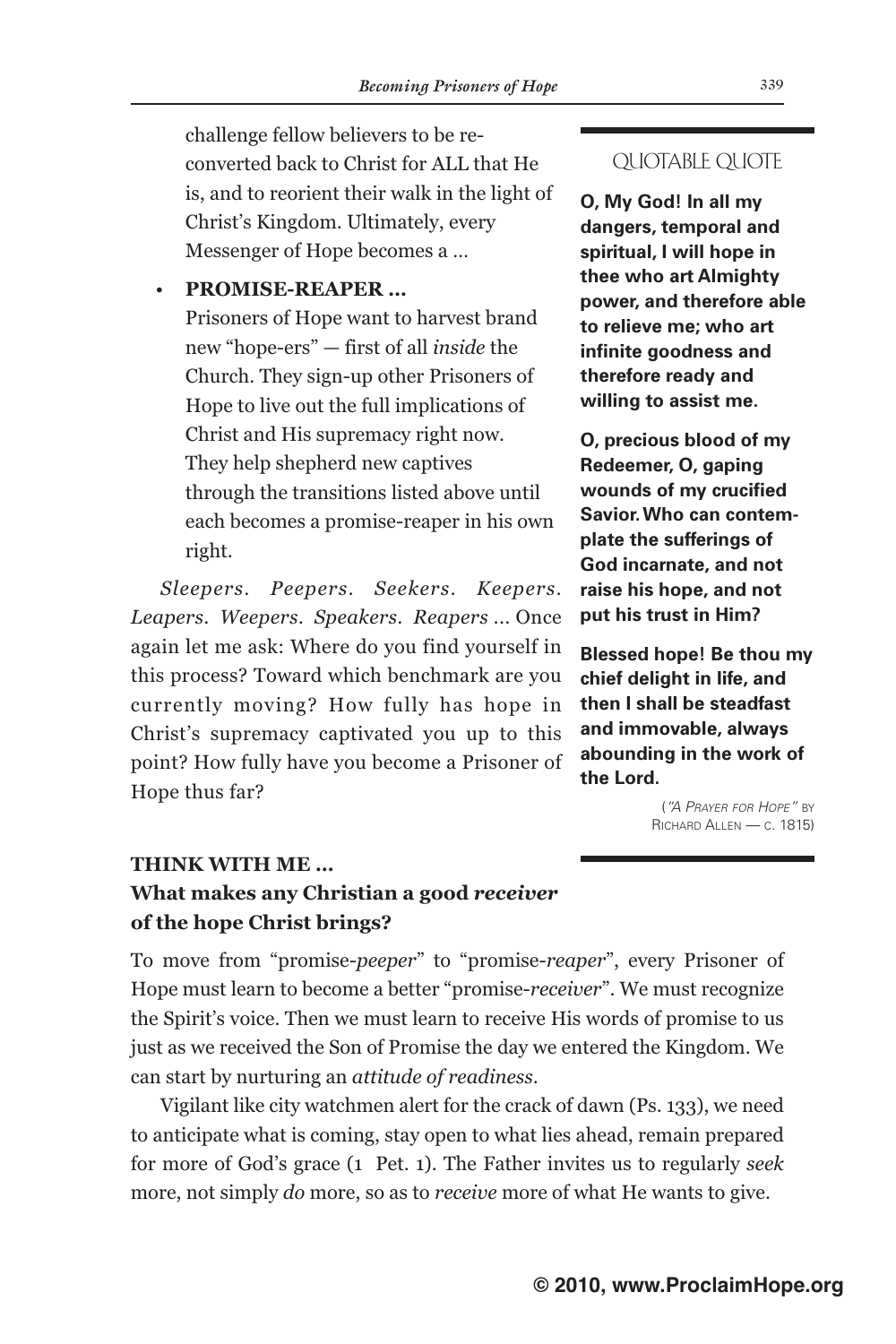Are you growing every day in a spirit of *expectancy* toward Christ? Prisoners of Hope are always ready for Christ to take them where they have never gone before — always expecting more of His glory to be revealed; always preparing for God to give them "twice as much"; always welcoming fresh manifestations of Christ's Kingdom to draw them out of status quo dead-ends (in their lives and in their churches); always anticipating new advances of the Gospel. Walking with our sovereign Savior may carry no *risks,* but it creates plenty of *suspense*!

To what might we compare the experience of a good receiver? It's like standing near a runway and watching a plane's final approach. For a time it's almost impossible to discern if the plane is even moving because it seems to hover motionless while suspended in the mid-air. Only in the last few moments as it touches down on the runway does one realize that through the entire landing maneuver the plane was actually traveling nearly 150 miles per hour!

The advance of Christ's Kingdom is like an approaching aircraft. It never ceases to be constantly in motion as it moves toward us. To us it feels

#### QUOTABLE QUOTE

**The secret of hope is that things can be all right at the center of our lives even if everything seems wrong at the edges. Because at the center, where we open our hearts to the living God, we are inseparably bound into a future for which He leads us, loves us and cares for us unconditionally. He gives, and we simply receive.**

(DR. LEWIS SMEDES)

like the opposite  $-$  as if He may have become inactive or uninvolved. Prisoners of Hope remain patient, waiting without undue complaint, even when the vision they profess seems "suspended" between promise and fulfillment with little indication of any changes any time soon. Because they "walk by faith and not by sight" (2 Cor. 5), they know that at just the right moment He will wonderfully invade the present with His glory, one way or another. He will "touch down" in their lives with fresh foretastes of the Age-to-Come (Heb. 6). And there will be *no* disappointment when He does! So, they fend off the fatalism that says: "If nothing appears to be happening, then nothing is happening!" Under His reign something is *always* happening. Promises are always taking shape no matter what our eyes may tell us.

To become a good receiver of hope sometimes a Prisoner of Hope needs to stop everything and assume the *silent heart*. Shutting down the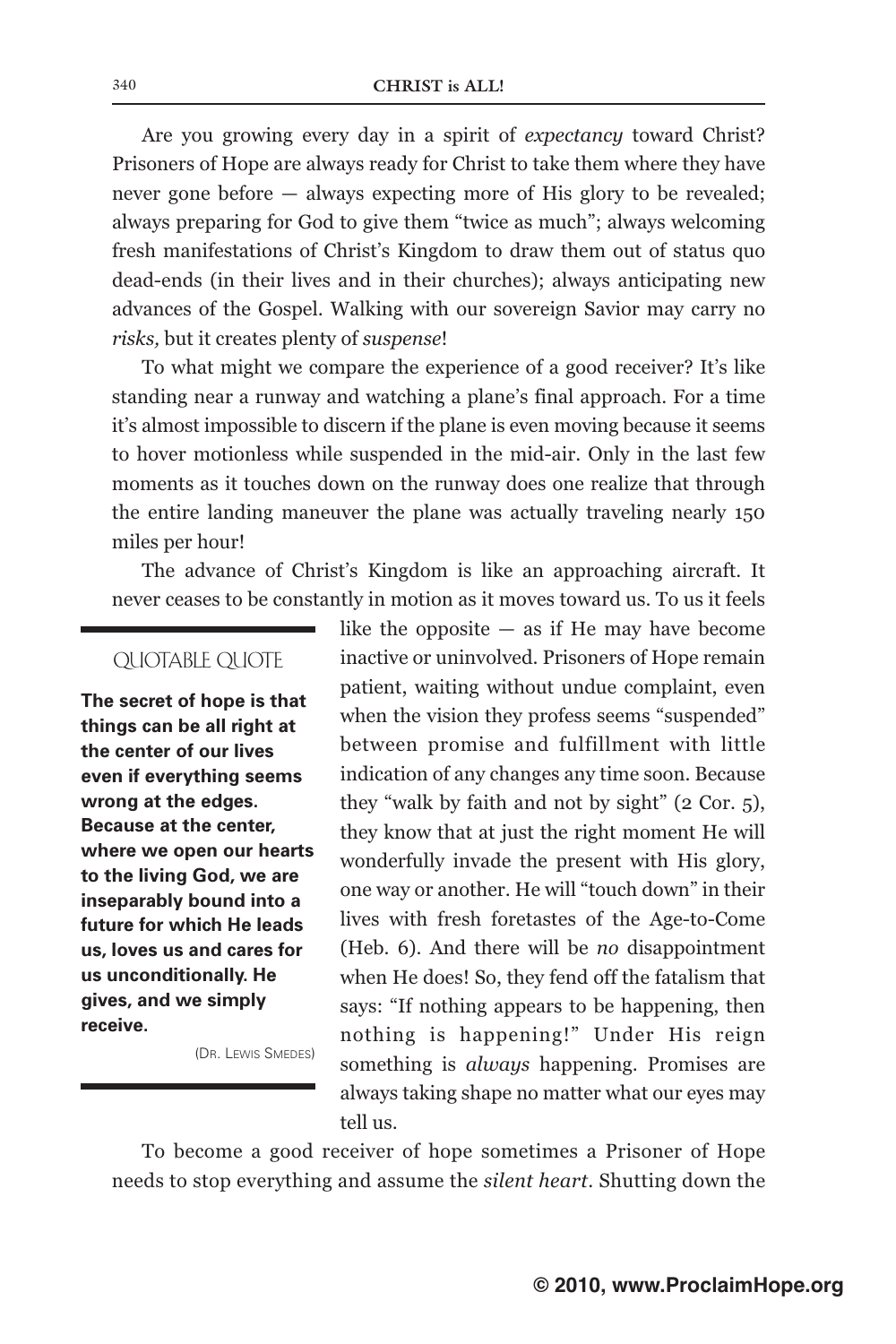clutter, chaos and constant motion of their lives, they may need to practice what I call the *"strategy of silence".* A choice can be made to set aside time to listen to God, maybe during a half-day prayer retreat or in a secluded corner of the train on a daily commute to work. Prisoners of Hope need to become enthralled with the word of Christ, be taken captive by the voice of Christ, spend time listening to the heart of Christ and be exposed to the Spirit of Christ. Whenever Christ imparts more *vision* of Himself to us, He imparts more of His *life* in us. "No eye has seen any God besides you, who acts on behalf of those who *wait* for him", Isaiah reminds us (Isa. 64).

# **The** *Seven Confidence-Builders* **to Help You Grow as a Prisoner of Hope** *(John 20: 24-31)*

For more than twenty-five years I've been sustained as a Prisoner of Hope by drawing on seven important insights on God's promises. They provide practical ways to organize and apply many of the perspectives on Christ's supremacy shared with you in this manifesto. Each principle is comprised of an *irrefutable reason* for any Christian to pray and prepare for greater demonstrations of Christ's lordship with the absolute confidence that God will not disappoint us. Any of the seven taken separately is enough to inspire a redoubling of commitment to a Campaign of Hope. Put together they provide unassailable assurance in the ultimate outcome of that campaign as well as the overall advance of Christ's Kingdom.

Above all, they enhance a strong Biblical Christology. They help us see God's Son more thoroughly in His rightful place as Supreme Sovereign of the Universe, Ruling Head of the Church, and Eternal Lord of life.

In similar fashion they provide stimulating "talking points" for pressing fellow believers to reconsider for themselves what a reclaimed vision for Christ's supremacy should include. Frankly, these points provide the compelling rationale for re-engaging Him with a healthy hope and passion based on what His lordship is all about.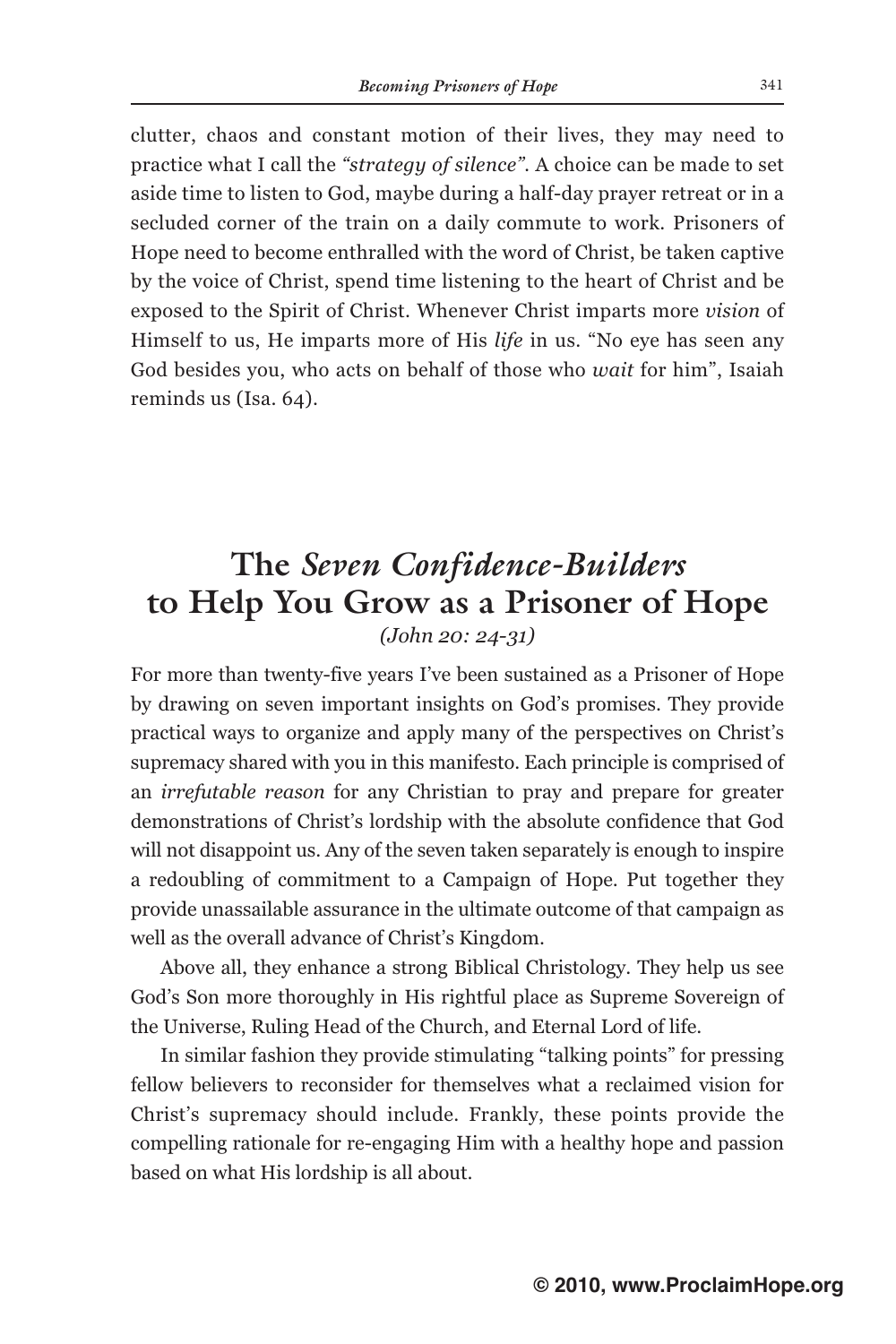The seven confidence builders include:

- 
- 
- 
- The disturbing paralysis
- The decisive person The dramatic preparations
- The divine pattern The distinctive praying
- The dark prospects The determined people

A few years ago I treated each one separately with its own chapter in my book *The Hope At Hand*. Now, you can download those chapters for free at my website. Here is a very brief review of each concept:

- **The DECISIVE PERSON** Who Christ is, in the full extent of His supremacy as the ordained centerpiece of everything in God's plan for the ages, *guarantees* the fulfillment of all the promises. God will never fail to respond thoroughly and unconditionally to the One to whom all the prophecies and promises ultimately belong. Because He is decisive, we can have hope.
- **The DIVINE PATTERN** How God has consistently triumphed in Christ in the millennia-long history of His people, and through their witness among the nations, *guarantees* the fulfillment of all His promises. What God has done before to glorify His Son we can expect Him to do again and again and again. When we remind ourselves of His faithfulness to His own ways, we can have hope.
- **The DARK PROSPECTS** God's unwavering desire for His Son's glory to be displayed among all the nations, especially in the midst of the raging spiritual battle with Satan's hosts, *guarantees* the fulfillment of all His promises. He intends for the nations to become the inheritance of the Lamb on the Throne. Because of His determination to dispel the Darkness we can have hope.
- **The DISTURBING PARALYSIS** God's irrevocable intention is to liberate the Church thoroughly so that His people truly live before the nations as the Body of Christ. His commitment to heal our crisis of supremacy — to exorcise our debilitating disunity, suffocating self-sufficiency, missionary lethargy and spiritual impotency *guarantees* the fulfillment of His promises to us. From eternity He has ordained to exalt His Son *through* His Church, not apart from it. Resting in His plan for His people, we can have hope.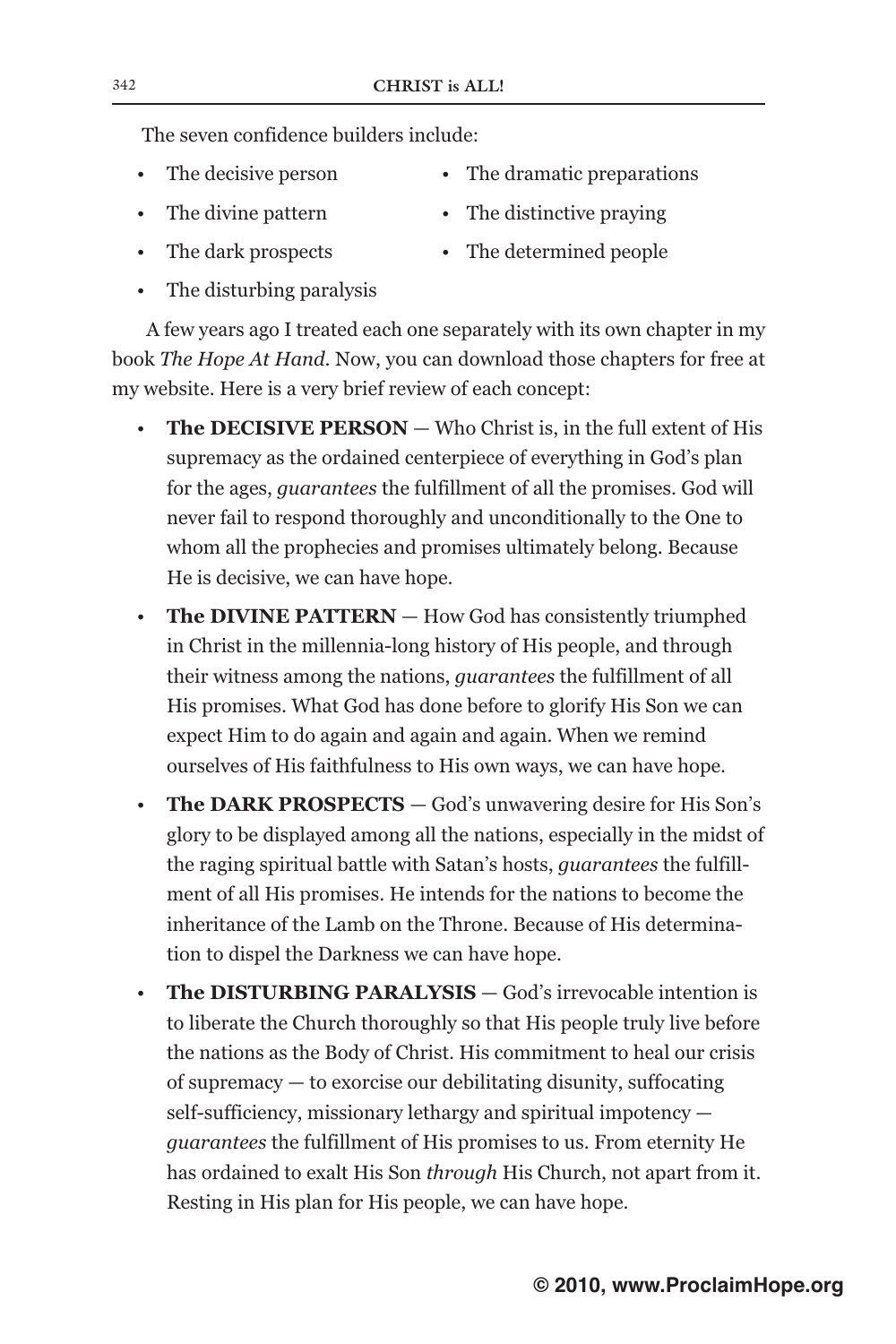- **The DRAMATIC PREPARATIONS** The way God has set the stage so clearly in our generation both in the Church and throughout the world for major advances of Christ's Kingdom on all fronts *guarantees* the fulfillment of the promises. This is especially true among the three billion unreached people of Earth. He who has begun a good work will bring it to proper completion. He is preparing the way for all flesh to see the revelation of the Lord of Glory. Surely, we have hope.
- **The DISTINCTIVE PRAYING** God's commitment to answer the current cries of millions of individual saints as well as whole movements of prayer within denominations, cities, regions and nations *guarantees* the fulfillment of the promises. He has stirred up bold prayers in Jesus' name, for Jesus' sake, that must now be answered to bring unto Jesus praise in all the earth. He takes our prayers seriously. Of course, we can have hope!
- **The DETERMINED PEOPLE** God's recruitment and empowerment of millions of passionate believers everywhere today who, with great expectations, are already wholeheartedly committed to serving Christ at any cost for strategic breakthroughs of His Kingdom purposes, *guarantees* the fulfillment of His promises. In fact, these current Prisoners of Hope are the first wave throughout the Church of the promised awakening to Christ we so desperately need. They are the sign of good things to come. Thus, once again, we can have a sure and certain hope.

Such breadth of vision will cause any Campaign of Hope to thrive. Such confident perspectives will hold any Christian captive to hope in Jesus. Experience shows that as Christians spend time meditating on the realities behind each insight, these Confidence-Builders will naturally enlarge one's passion for Jesus by the huge boost in Kingdom-vision the seven give. They can inject into any congregation antidotes to cure the crisis of supremacy wherever it is found. They can give Messengers of Hope another way to shape their own "Message of Hope." Clearly, then, they ought to help *you* become and remain the Prisoner of Hope you are meant to be.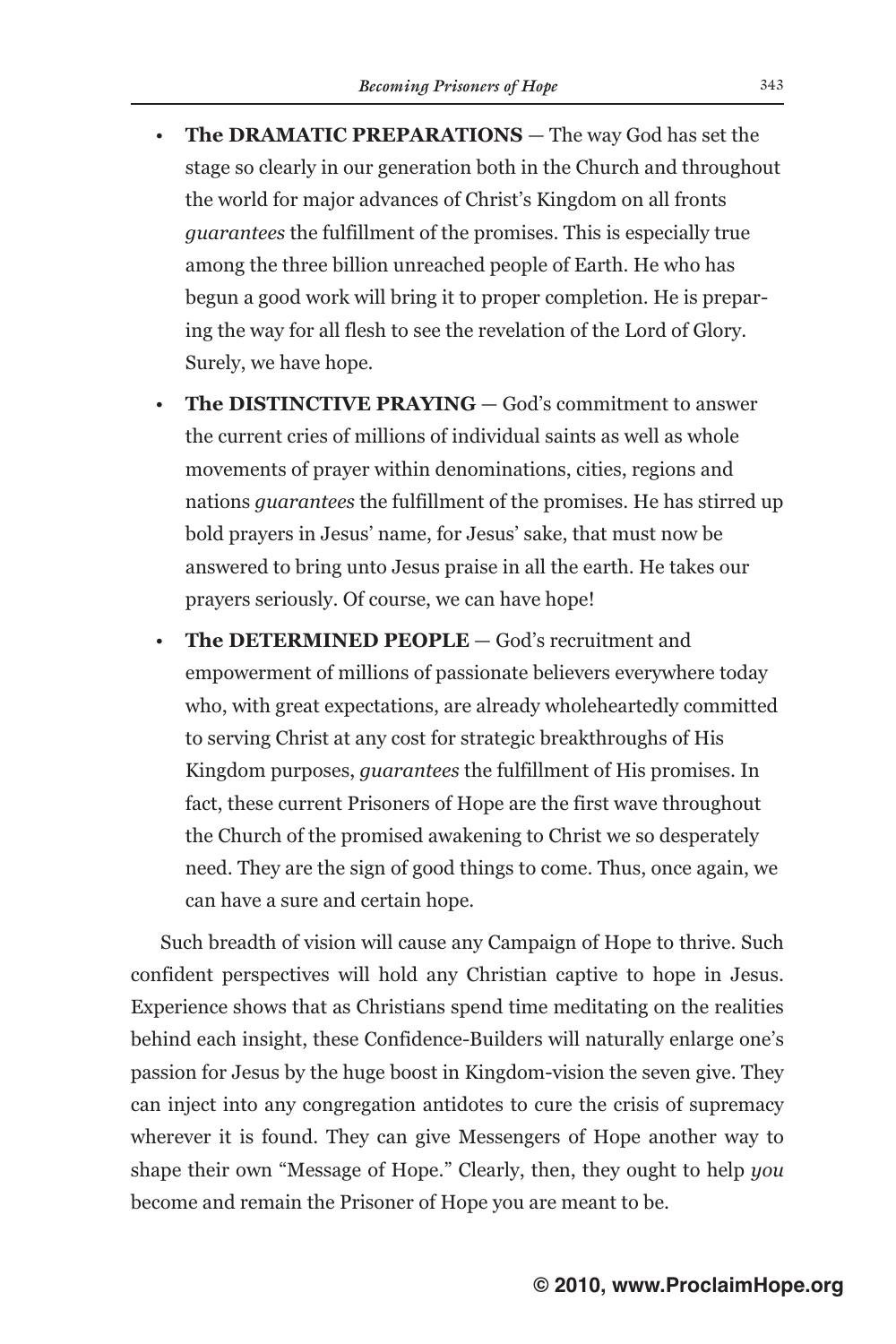# **How** *Repentance* **and** *Suffering* **Take Us Captive to Our Hope in Christ** *(Joel 2:12-32)*

Citizens of Pasadena, California (where I once lived) are grateful when the Santa Ana winds sweep in and blow suffocating smog out of the San Gabriel Valley on out to sea. As a result, people on the street are able to breathe more easily once again. They can also enjoy a view of the magnificent, multi-peaked San Gabriel mountains, previously veiled for days by brownish haze.

#### QUOTABLE QUOTE

**Almighty and merciful God, we exult in the reflection of your might and mercy in your Son, our Lord, Jesus Christ … O, how we need the whole Christ! Open our eyes to see the fullness of His excellence. Remove the lopsided and distorted images of your Son that weaken our worship and lame our obedience. May the power of the Lion and the love of the Lamb make our faith in Christ unshakeable. So deliver us from small dreams and timid ventures and halting plans. Embolden us.**

(DR. JOHN PIPER)

In the same way, the Holy Spirit  $-$  God's wholesome wind of hope (called "the promise from the Father" in Luke  $24$ )  $-$  desires to fill every Prisoner of Hope with clear vistas on our Victorious One, removing all foggy thinking about Him and enlarging our horizons of hope as we breathe in the freshness of His Kingdom promises.

Sometimes we stifle the Spirit by *apathy* toward opportunities to grow in knowing and serving Jesus as Lord. Sometimes our joy in Jesus is suffocated by *arrogance* when we smugly assume we have Him pretty well figured out already and don't need to know that much more. However, if we're ever to experience an "abounding hope" restored in us by "the power of the Holy Spirit" (Rom. 15), God may need to recapture us for Christ's supremacy by two dramatic developments: by leading us into *repentance* and by leading us through *suffering*.

To be sure, God's promises in Christ always present unlimited horizons. As we've seen throughout this manifesto, Biblical hope is as infinite, unfathomable, uncontainable and

inexhaustible as our Lord is. However, that's not the whole story. We can experience temporary limits on the impact of Christ's supremacy by how well *prepared* we are to receive more of His greatness and glory. His *accessibility* must be coupled with our *ability* to encounter more of Him.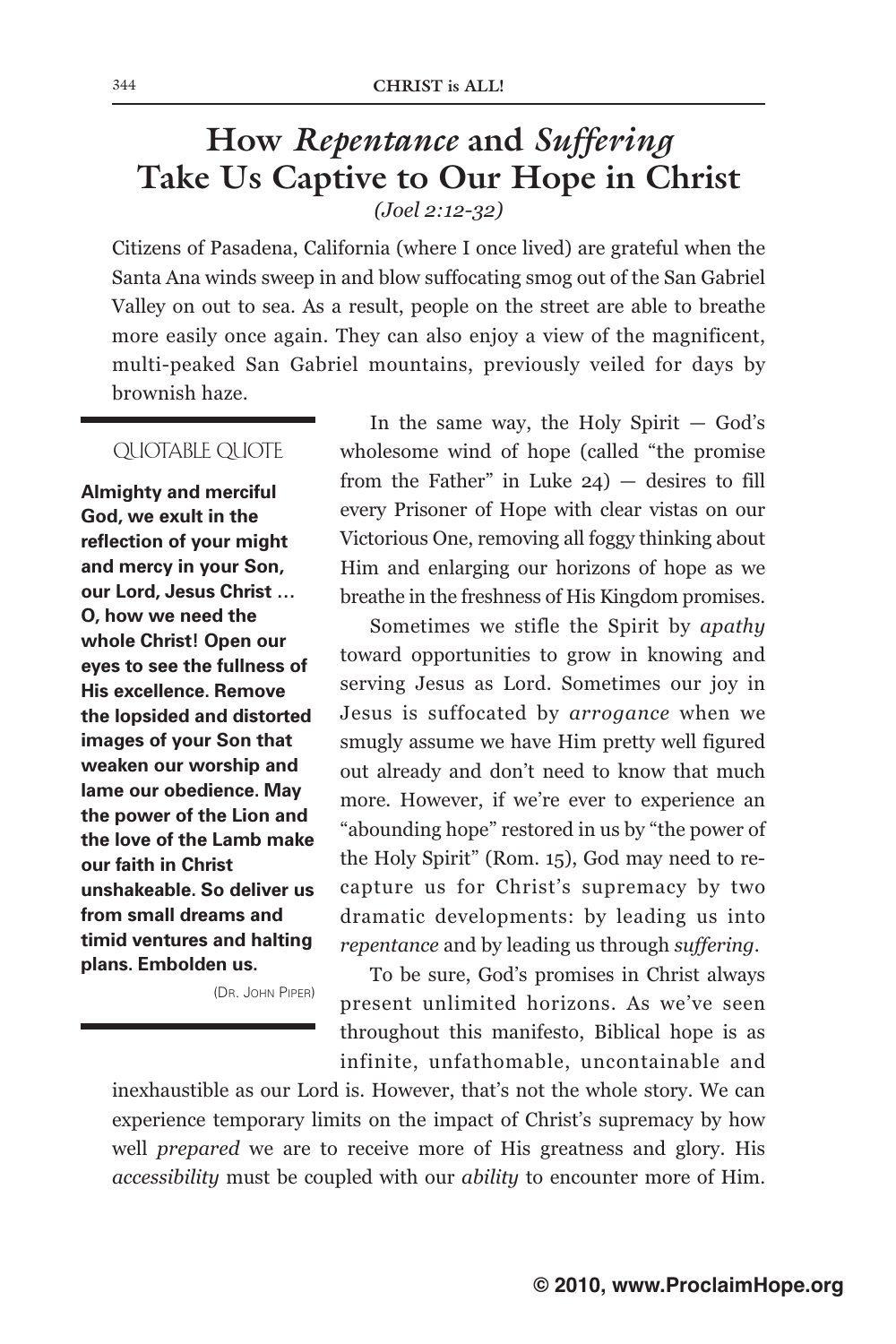Not only must Prisoners of Hope become good receivers — anticipating and welcoming what God will do because Jesus reigns — but also they must grow their *capacity* to take in as large a vision of the Son as the Father wants to give them.

Just as enlarging a General Motors factory increases its capacity to build more cars; just as angioplasty increases an artery's capacity to handle an increased flow of blood; just as a clean windshield increases the driver's ability to arrive safely where he intends to  $g_0$  — even so the twin experiences we're about to explore (*repentance* and *suffering*) increase a believer's capacity to see, seek and speak about Christ for all that He is. Let's discover why this is so.

### **THINK WITH ME …**

# **How does** *repentance* **increase our capacity for more of Christ?**

The New Testament Greek word translated "repentance" — *metanoeo* means "to think again, to retool one's perspective, to alter one's outlook on something". For the Christian, repentance acts as the *hinge* of hope. It swings us *from* destruction, despair and defeat *toward* all the promises offered under Jesus' reign. It turns us *from* whatever opposes God's Kingdom purposes and turns us *toward* a whole new identity and destiny related to the King. It shifts us from *self*-absorption over to the happy state of "Christ-absorption". That's why repentance must become a way of life for every Prisoner of Hope.

Repentance is not a synonym for self-loathing. By it we embrace the truth of our sinful depravity on the *inside,* to be sure. But repentance prepares us for so much more: to be seized by the hope-filled vision of Christ's majesty on the *outside.* As one pastor put it, repentance is motivated by "an awakened taste for pleasure in God". We take at face value what Scripture says about where God is headed in His Son. We desire to head in that same direction with Him. So we eliminate everything that might get in the way, laying aside every sin that could entangle us or distract us as we run toward Christ alone (Heb. 12).

Christ-filled repentance *renounces* the sin within us that hinders the promotion of God's glorious purposes in Christ. It *denounces* everything around us or among us that contradicts the exaltation of His Kingship. But it also *announces* (to all who will listen) our intention to share fully in delight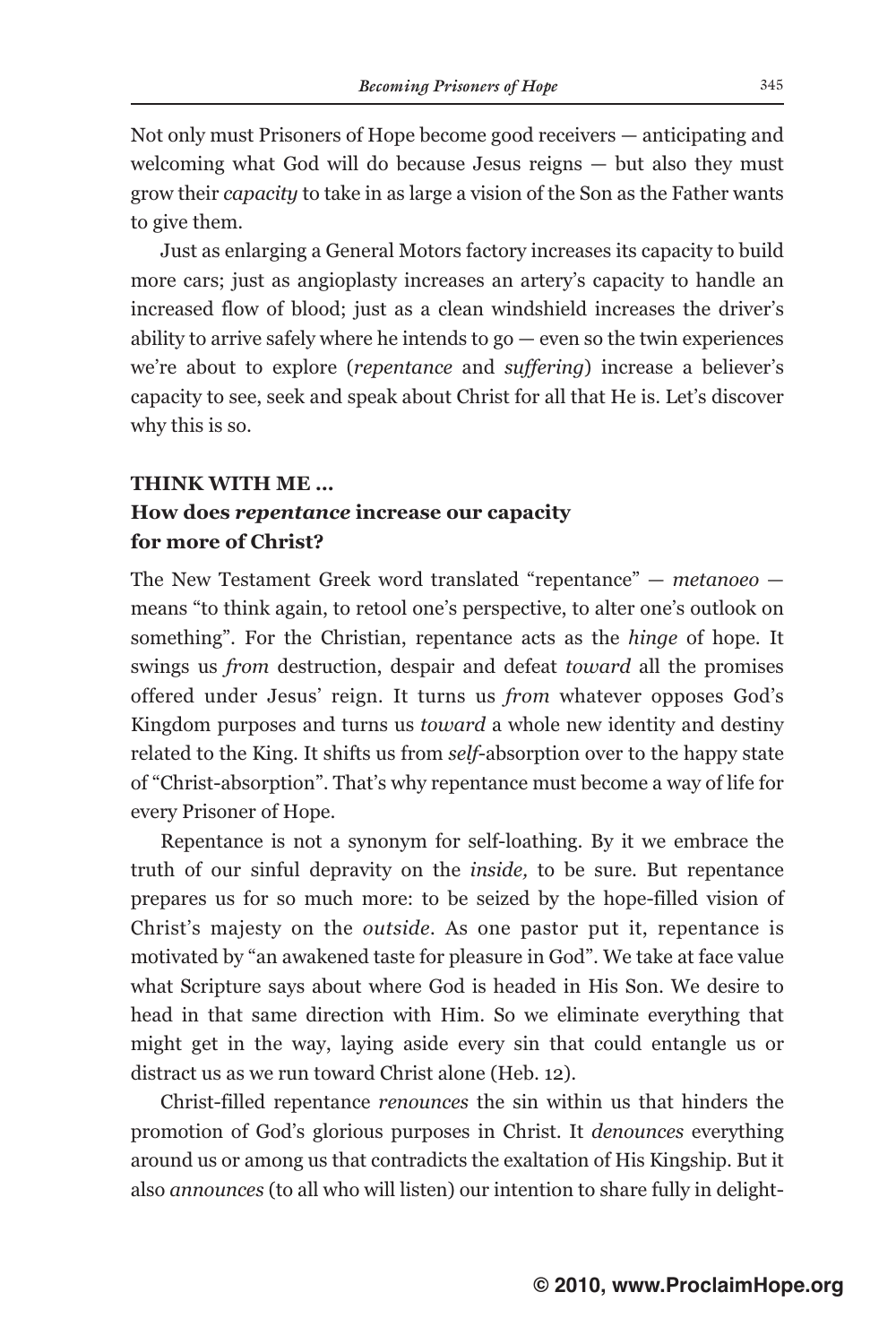ful displays of Christ's dominion in our daily walk now as well as in all the ages to come.

### QUOTABLE QUOTE

**Look on Him whom thou has pierced, and be in bitterness. Say to thy soul: "What have I done" What love, what mercy, what blood, what grace, have I despised and trampled on!What can I say to the dear Lord Jesus? Do I account communion with Him of so little value, that for my vile lust's sake I have scarce left Him any room in my heart?What shall I say to the Lord? Shall I grieve that Spirit whereby I am sealed to the day of redemption?**

Someone might ask: Which comes first, hope or repentance? The answer is that the Spirit works from both directions. But, His starting point is always hope. As sinners we are simply *not capable* of repentance without God's preceding it with a larger vision of His Son. More than unmasking the seriousness of sin's offense against a righteous God (which must happen, see Jn. 16), the Spirit's most powerful way of breeding heartfelt repentance is by filling us with greater expectations toward God (Isa. 11; 61; Lk. 4). Peter says it well: We have been given "very great and precious promises, so that through them you may participate in the divine nature and escape the corruption in the world caused by evil desires" (2 Pet. 1). As our hope in Christ abounds, this fact alone compels us to repent, making us ready to receive more of Him in our lives.

(JOHN OWEN)

Jesus verified the wisdom of this approach by how He constructed His own "Message of Hope"

in Mark 1:15. (Review our study of this in chapter 9.) Notice once again: Three parts of His message emphasized hope ("the time is fulfilled", "the Kingdom is at hand", "believe this good news"). Only one part underlined repentance ("repent"). Furthermore, the repentance theme came third in order. In other words, for Jesus repentance had to be in response to a hopefilled vision for His redemptive purposes.

Here's the major reason, I submit, we do not see the level of ongoing repentance in Christians today we know we should be experiencing: *We have not been saturated with a grand enough, glorious enough, majestic enough hope in our Supreme Savior to inspire such a response.* The Christ we proclaim is simply too small to make us *dissatisfied* with sin (along with our dead traditions and our religious flesh), to *want* to turn from sin and turn toward Him. The lack of adequate daily repentance in my own life, frankly, is simply the crisis of supremacy viewed from another direction.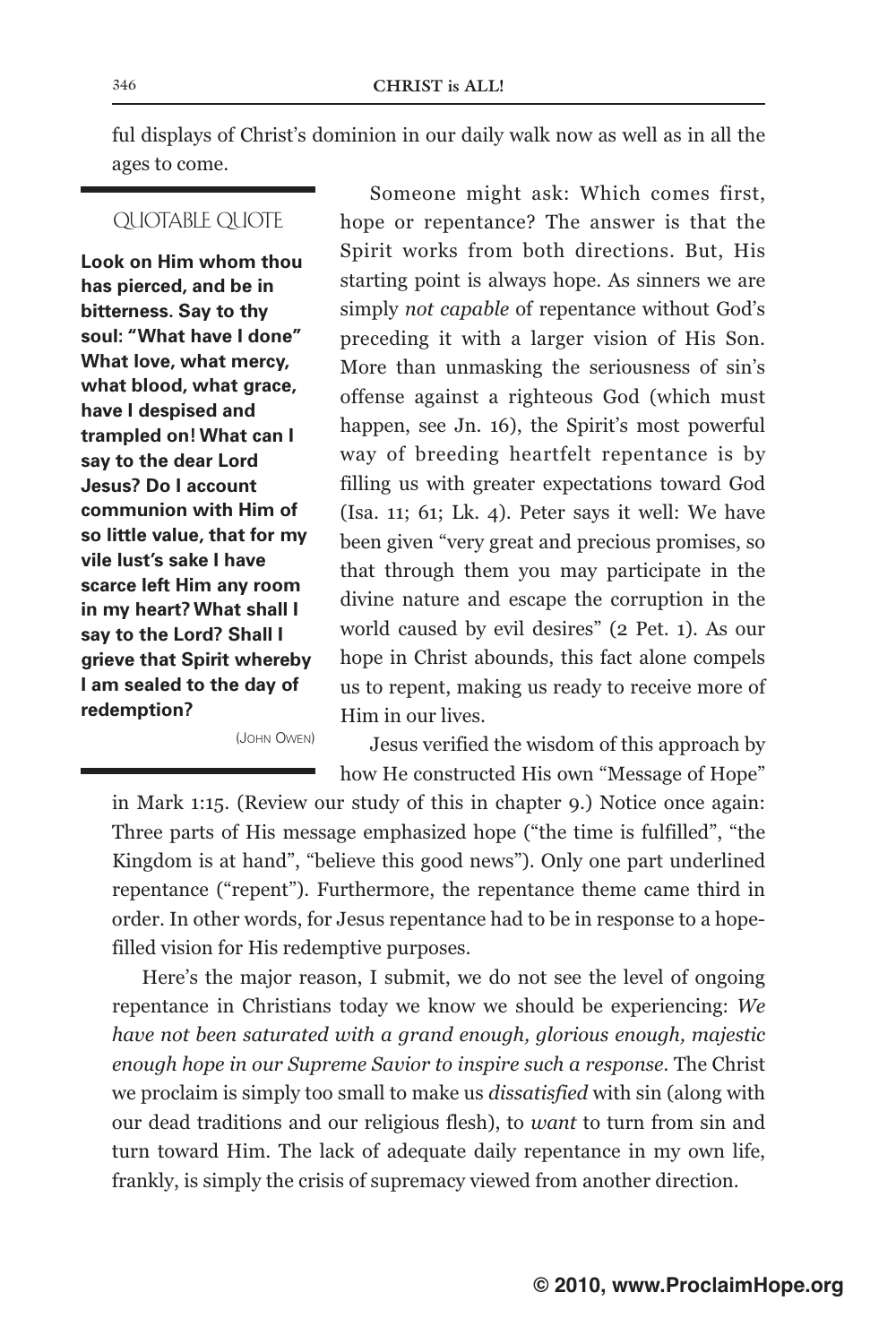There's another form of repentance, however, that also enlarges our capacity for a greater vision of God's Son. I call it "dismantling" — the laying aside of *good* things. These might include personal spiritual ambitions, or commendable ministry projects, or honorable denominational tradition wonderful initiatives we may treasure for Jesus' sake but which, to our surprise, have begun to interfere with the sharper focus on His lordship we desperately need.

We may need to "dismantle"  $-$  to strip down, to repent of  $-$  dreams, activities, relationships and priorities that were useful once to the Kingdom but are now hindering (often unwittingly) full enthusiasm for Christ's glory. Maybe it is a worship style. Maybe it is a hobby. Maybe it is being too focused on the stock market, or television, or on theological nuances. No matter how well-intended or Christ-centered in its appearance, if something in our lives or our churches is not compatible with magnifying Jesus' majesty and extending His Monarchy, it must be dismantled with impunity. By setting aside distractions to our devotion to Christ true repentance becomes *proactive.* It increases our capacity to embrace and enter into God's eternal purposes wholeheartedly. Prisoners of Hope grow in captivity to Christ's glory by dismantling even the good (when necessary) to be ready to receive more of *God's best.*

### **THINK WITH ME …**

# **What Kingdom issues need to be addressed by hope-filled repentance?**

True repentance will penetrate the core of a Christian's life as it confronts the crisis of supremacy head-on. The profound level of repentance — repenting for how we've diminished Christ's supremacy, wounding the heart of our Savior  $-$  will take us into the most disturbing experience of spiritual *brokenness* we'll ever know. But in doing so it will increase our *capacity* for more of Christ and allow us to receive more of His reign in our lives. It will cause us to entertain questions many Christians would never dare to ask, such as:

- How have I *neglected* Christ by my self-serving ways?
- How have I *diminished* Christ, bringing Him down to my own level?
- How have I *resisted* Christ's supremacy by half-hearted, partial obedience?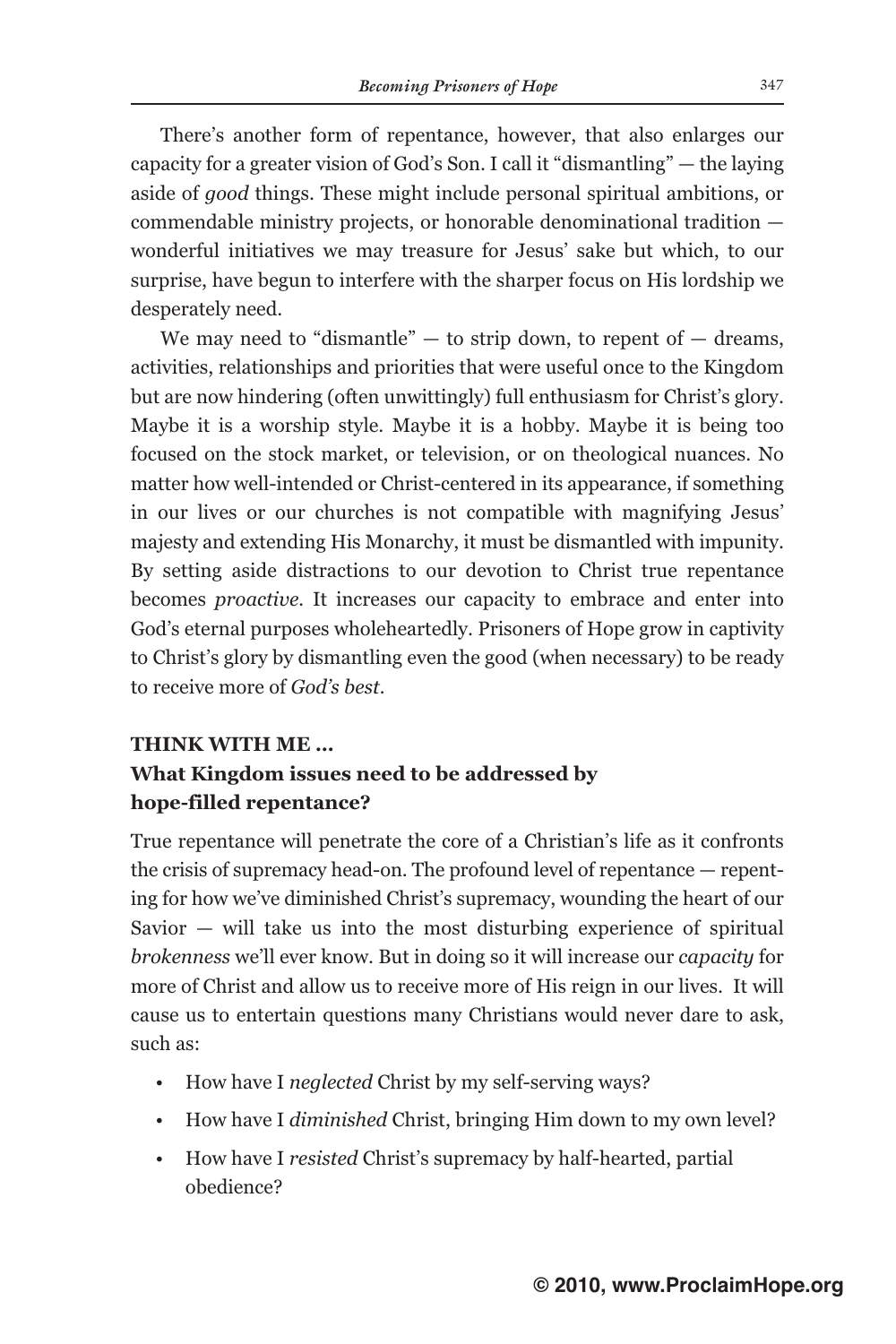- How have I *hindered* Christ's work because of fears, selfish ambitions, or the need for control?
- How have I *substituted* other things for Christ's role in my life, maybe by religious activities performed in His name or by putting confidence in impressive personalities who claim His name?
- How have I *exploited* Him, that is, sought to appropriate His blessings for my own gratification and comfort?
- How have I *contradicted* Him by ignoring His Kingdom purposes, remaining indifferent to so many who live in injustice and without hope in Christ?
- How have I *abandoned* Him as I've bought into counterfeit promises, either offered by the world or propagated by other believers?

Take your answers to each of these questions and turn them into prayers of repentance and recommitment. Nothing may be more effective in taking you fully captive to Christ and His Kingdom. (Also, consider re-reading *Interlude II: A Prayer Over the Crisis of Supremacy*.)

#### **THINK WITH ME …**

### **How does** *suffering* **increase our capacity for more of Christ?**

That night so many years ago is still vivid to me. It came at the climax of months of personal agony. Mine was an inner pain. It rose out of unbearable ministry setbacks that overwhelmed me. Late one night I reached the point where I had nothing left to say or pray to the Father. I was out of tears. I was void of hope.

Then, in the stillness of my darkened room the Spirit brought my thoughts to 2 Corinthians 1:8-11. There Paul records how he too despaired of life itself because of his sufferings in Asia Minor. Paul felt, as I did, in his very soul "the sentence of death". He wondered if he could take another step. It was at this low point through what he suffered, Paul writes, that God taught him all over again to cease relying on himself and put his hope in the God who actually raises the dead (vs. 10).

The Holy Spirit seemed to apply Paul's conclusion to me directly in those moments. In my helplessness the following words formed in my mind: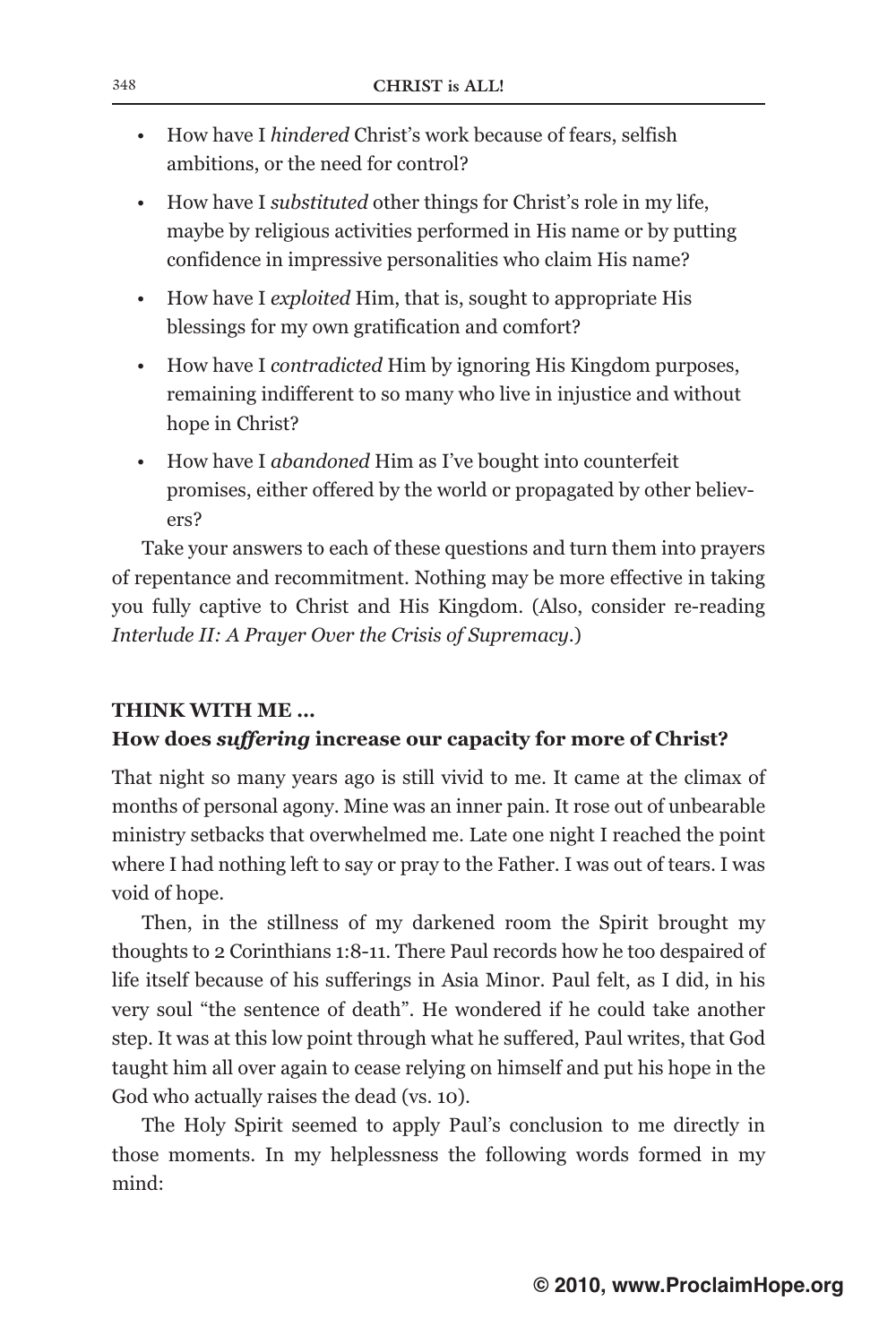You are right, David. You have no ministry. And you will never have a ministry, unless I raise it with my Son from the dead, day by day.

Then and there I embraced personal suffering as I never had done before. This was God's way to increase my capacity for more of Christ's resurrection power in my life. As He had done for Paul, God awakened me more fully to all of His promises, both for myself and my ministry. Those dark moments transformed me into a much richer (and freer) Prisoner of Hope. Paul concluded: "This happened [his agonies in Jesus' service] that we might not rely on ourselves but on God, who raises the dead".

Imagine that! Even a spiritual giant like Paul, after years of faithful missionary service, still needed to be awakened, by his *sufferings,* to a more comprehensive hope in Jesus as Lord. Certainly, then, how much more is it required in our own lives!

As it did for Paul, so for every Christian: suffering magnifies our *lack.* It confronts us with a sense of our futility apart from Christ. It amplifies the worth of the blessings from Heaven for which we groan. It convinces us that God has something *better* for us to be found in His Son and sends us seeking it. God is determined to do whatever it takes to prevent anything from sedating our deepest hungers for more of Christ. He loves us too much to let us feel *completely* satisfied with anything in this life apart from Him. *When suffering has exhausted for us every other alternative to Christ and His supremacy, then Biblical hope in Him can take on a compelling new force in our lives.*

Evangelical French philosopher Jacques Ellul wrote on this experience in *Hope in a Time of Abandonment.* In the book he documented how faith in the promises of God and in the God-ofQUOTABLE QUOTE

**Suffering comes before laughter, the pain of birth precedes the wonder of new life, and questions must be asked before confidence develops.The Spirit of God must first disrupt something bad within us before he entices us with the promise of joy.The road to finding God takes us through darkness before it brings us to light. Disillusionment is the soil in which hope grows.**

(DR. LARRY CRABB)

Promises reaches its apex when everything seems to suggest God is no longer there, that He's forsaken us. Why? Because, as Ellul observed, when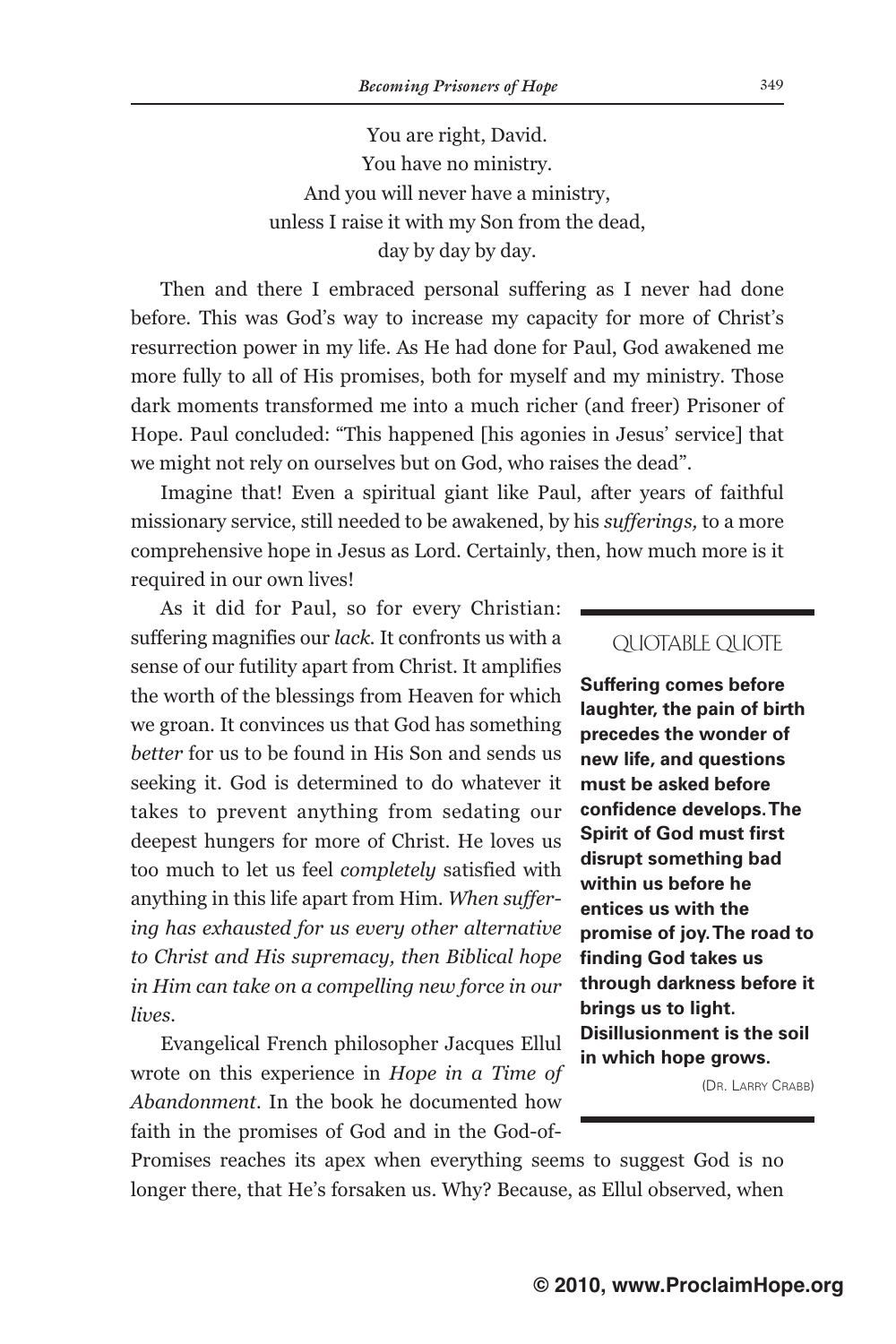everything is stripped away — including a sense of God's intimate presence — we discover that Christ really is all the hope we have for deliverance. Hope in Him shines brightest in our darkest despair. It is then that we see Him to be all that remains, and truly all we need. As I sometimes say,

> No pain, no gain. But no pain is ever in vain. All pain makes things plain. My pain magnifies Christ's reign.

# **THINK WITH ME … How have you grown through the "discipline of dis-illusionment"?**

Our sufferings become God's opportunities to help us come to terms with our ultimate nothingness *apart from* the abounding hope He has given us in our Redeemer. We need to let God's Kingdom *overwhelm* our pain with the anticipation of things above and things to come, arriving from the Throne where Christ, who is our life, sits supreme (Col. 3).

Disappointment was quite a familiar companion for 19th century missionary statesman Oswald Chambers. He was distressed by debilitating experiences on the mission field that defied his ambitions to serve Christ. Working with orphans in England, recruiting young people to missionary service and eventually serving in Egypt, he often suffered what he described as the "*discipline of dis-illusionment".* This experience was not in spite of, but more *because of,* his desire to proclaim Christ and to magnify Him. All suffering, he learned, *dis-illusions* us. That is, it unmasks the *illusions* in our lives. It exposes false hopes and dreams we've harbored (often mistakenly attributing their source to God). It forces us back to the time-tested truth of the living hope revealed in the Word.

Just as Chambers learned, amazing as it seems, illusions can rise out of misunderstandings (or misapplications) of God's Kingdom intentions toward us. Maybe we misread God's timing, or misinterpret a Biblical promise out of its context. In fact, illusions that seem to have scriptural warrant may be the hardest of all to forsake (like the claim that obedience guarantees a Christian health and prosperity). But illusions must be discarded if we're to see Christ more clearly for all that He is. Illusions clog up our capacity for more of His glory in our lives.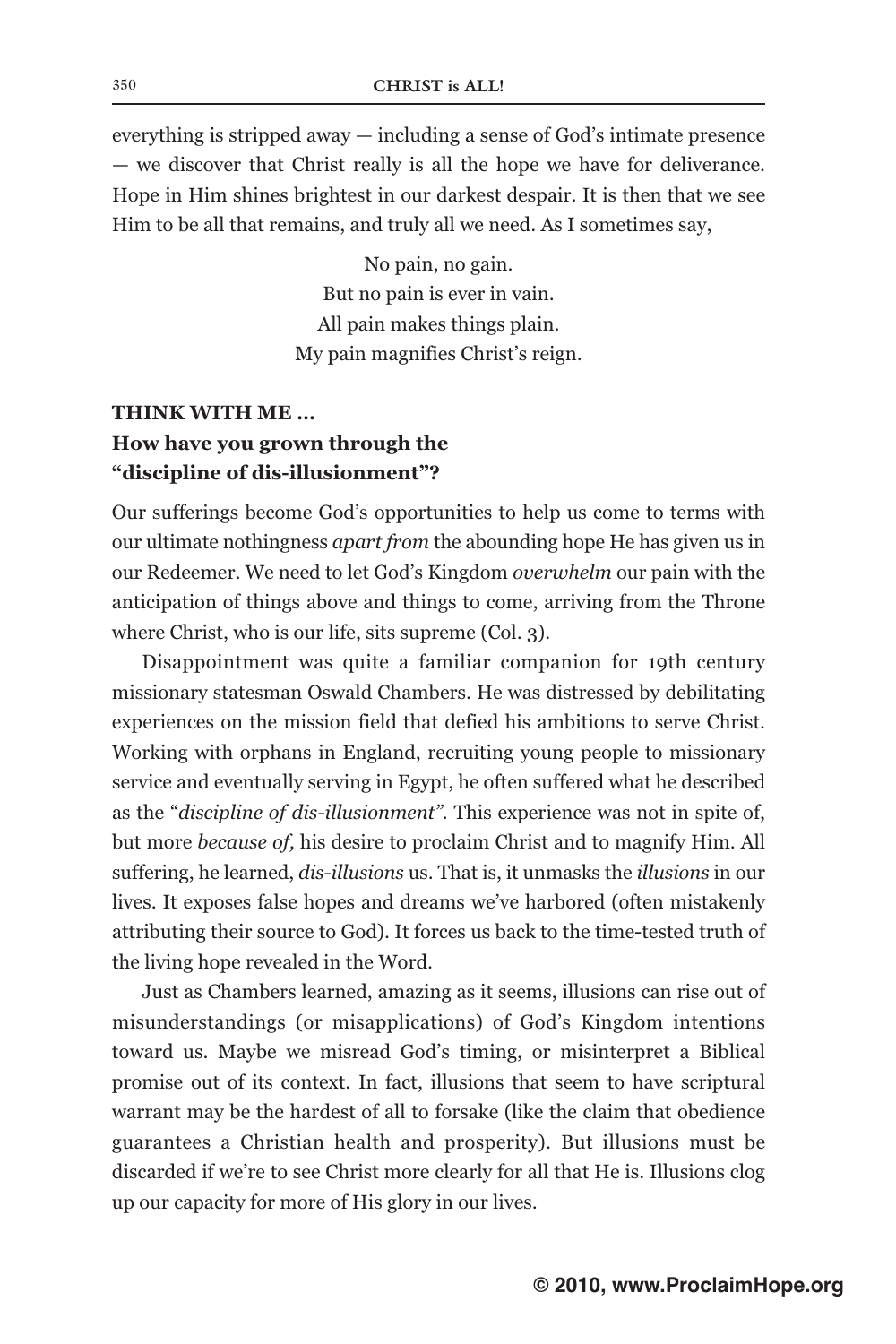Once we've been *dis*-illusioned by suffering (whether through financial setbacks, or physical debilitations, or malicious rumors, or spurned love) we're ready to embrace the *true dreams* God sets before us in His Son. Like a sunrise, dis-illusioning experiences dispel silly shadows that shade our vision of Him. They help separate us from the fog of foolish fables that so often imprisons us in despair. Dis-illusioning experiences shake us and wake us to the rousing reality of all we have in Christ, bringing us into captivity to the hope of His Kingdom advances.

I think Chambers would have agreed with someone's suggestion to change one letter in the word dis-appointment: To replace the "d" with an "H" so that it reads *H*is-appointment. That is to say that the very life-experiences that break our hearts are really, in the end, God's appointed moments to involve us more deeply in Christ's glorious reign, to draw us more fully into who He is, where He's headed, what He imparts and how He is blessed.

Bedridden for years while with a debilitating disease, a good friend of mine discovered one of her appointed moments of life. Despite relentless pain, her capacity for Christ's sovereign presence continues to expand. This internationally-respected Christian leader, a prime mover in one of today's great missionary societies, wrote me recently about how huge her hope in Christ has become:

I will be eternally grateful for what I'm suffering!

I'm not agonizing over the fact that

God hasn't yet fulfilled His numerous promises to heal me.

I am so utterly convinced that "as for God, His way is perfect."

I am not [merely] living in the light of this little bit of time here on earth.

How I pass this season of severe testing determines what God can do with me

throughout the ages of eternity.

I'm living and focusing upon the BIG PICTURE that's ahead.

Besides all that,

God has opened up a huge door of opportunity since my illness, to minister to many the truths of Christ He has entrusted to me. These understandings from His Word could have only been revealed through prolonged suffering.

Furthermore, this long period ohysical pain and partial disability is conforming me so much more to the image of God's Son. Truly, I am blessed.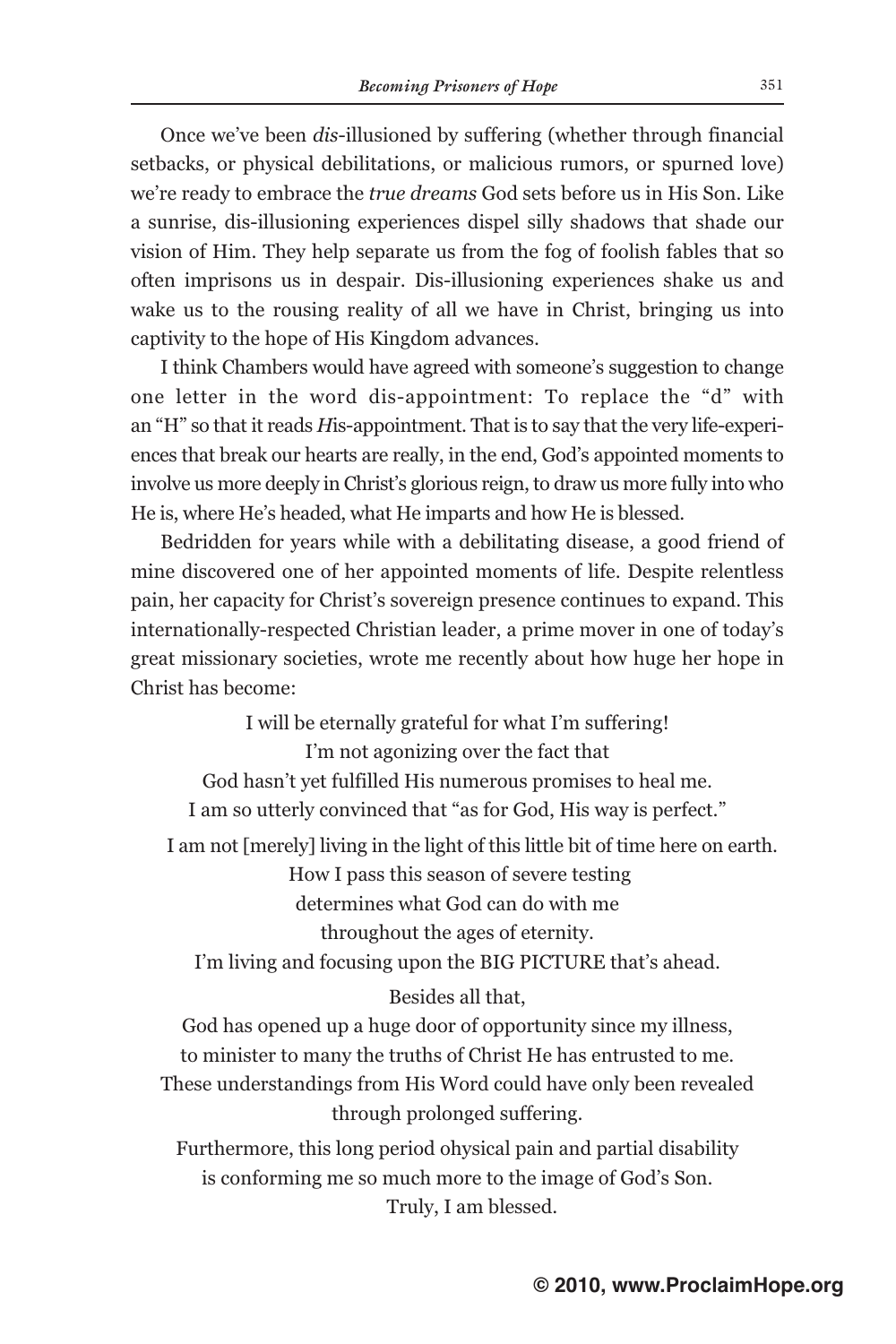That's the beating heart of a Prisoner of Hope. That's the blessed impact of Son-saturated suffering, helping us become truly captive to the lordship of Jesus! His followers choose to lose — to exalt the Savior by giving themselves up to and over to His lordship alone, no matter what the price. Why? Because despite the cost Jesus assures us that in losing our lives for Him we will *find* life indeed (Mark 8). Such promises render believers His prisoners for now and forever. Indian evangelist Sadhu Sundar Singh, writing from a jail cell during the British Raj, understood the principle well: "Christ's presence has turned my prison into a blessed heaven. What then will His presence do for me in heaven itself?"

What is it we sometimes sing? "My *hope* is built on nothing less than Jesus *blood* and righteousness … all other ground is sinking sand." That's where you'll find Prisoners of Hope standing whenever the floods of suffering start to swell!

# **Our Need for Other Prisoners of Hope** *(Hebrews 10:19-25)*

In *The Wall Street Journal* not long ago a brokerage firm rolled out a twomonth ad campaign around an overused word: *"Vision".* In a full-page ad with large, black letters they shared their definition for "vision":

> **Vision** is an acute sense of the possible. It is seeing what others don't see. And when those with vision come together, something extraordinary occurs.

They believed their organization was unlike many others because it was equipped to uncover promising investments in the stock market other brokers failed to see. They offered a bold but accurate fix on the future of the market. Clients who chose to invest with them could expect extraordinary returns. However, none of this would happen (so they claimed) unless investors pooled their resources *together,* assumed the same confident outlook and submitted their resources to the proven investment strategies of this one firm.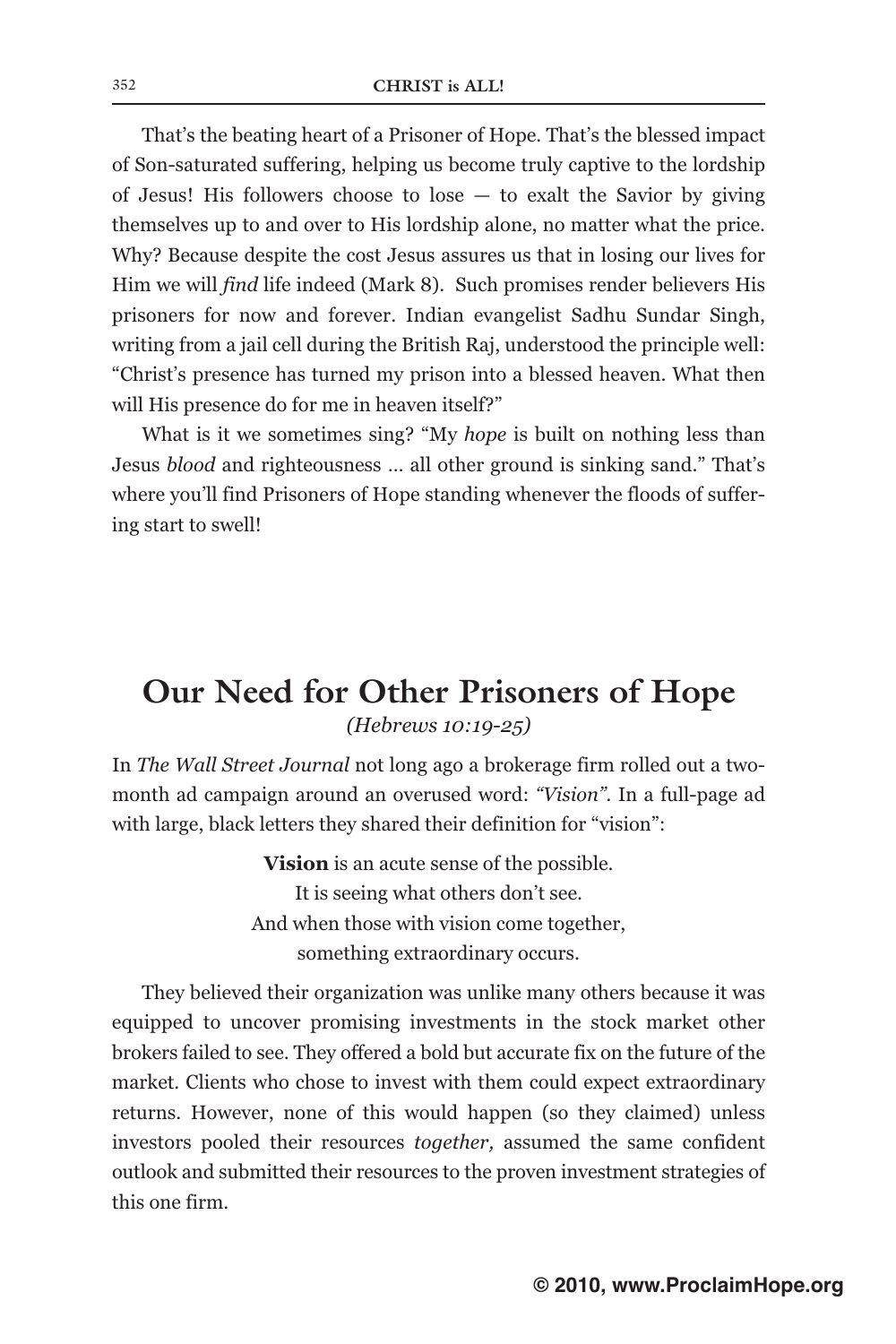For disciples who are zealous for the Kingdom the wording of this ad highlights a vital spiritual principle. Committed to Christ and the glorifying of His name, Prisoners of Hope also are aware of God-ordained possibilities that other Christians don't see as yet. Thus, if these captives come together around the promises of God, extraordinary things can start to happen, both in them and through them. For our hope in Jesus to remain vibrant and productive, we need each other. We need to become *a company of hope-ers,* jointly investing in our shared vision of the supremacy of God's Son. Let's look at some of the reasons this is true.

# **THINK WITH ME … What does the infectious nature of hope say about our need for** *community***?**

In chapter 9 we noted that in Scripture hope is more often a noun than a verb, that with God hope is ultimately a person: His Son. The Bible suggests something similar about Christian community: *Hope is often another person in my life who is re-discovering and sharing with me the full extent of Christ's supremacy and the hope this brings.* God knows hope is infectious. It spreads life to life — from Christ to me; then from me to others. Where people gather around His Son, hope explodes so that they hold to a vision of His supremacy, living and serving with their eyes on the End Himself.

By contrast, *hopelessness* breeds best in an environment of *isolation*. Isolation keeps us from witnessing the promise-packed activity of God in other Christians' lives. When facing personal setbacks it is nearly impossible for isolated believers to envision on their own the fulfillment of Christ's reign in their circumstances.

Prisoners of Hope are in a battle. We're engaged in "the fight of faith" because we dare to "lay hold of eternal life" and nothing less (1 Timothy 6). Vigilance  $-$  watching for every evidence of the crisis of supremacy  $-$  is the price we must pay to grow in our captivity for Biblical hope. But we were never meant to triumph in the battle by ourselves. We need each other to *inspire* and *re-fire* each other; to stir up our faith and confidence toward God, to purify our passion for Christ and His global cause; to sustain our pursuit of His Kingdom advance in our generation; and to remain fully alive to all the hope we were meant to have.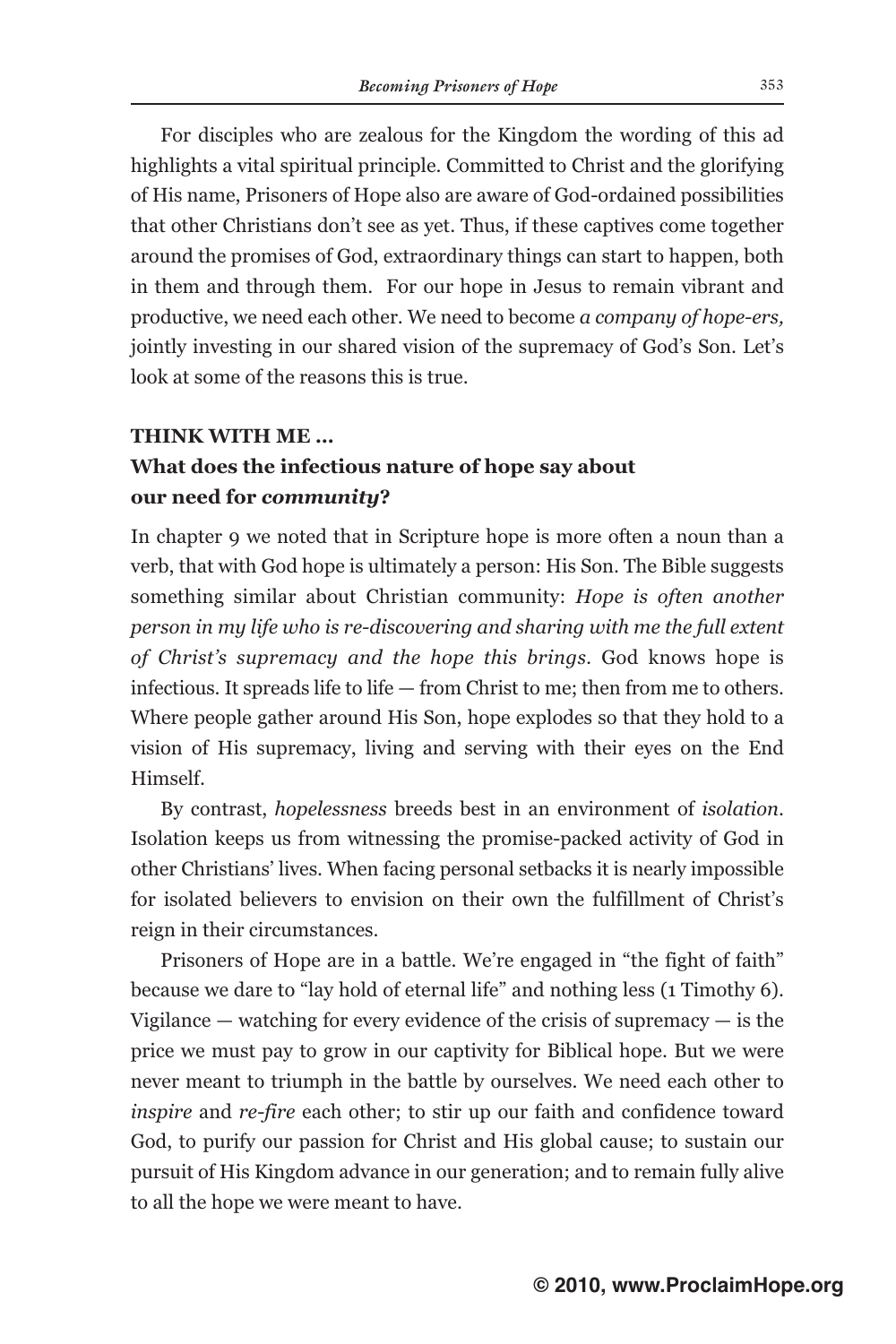### QUOTABLE QUOTE

**Elect from every nation, yet one o'er all the earth,**

**Her charter of salvation, one Lord, one faith, one birth;**

**One holy name she blesses, partakes one holy food,**

### *And to one hope she presses, with every grace endued.*

(FROM "THE CHURCH'S ONE FOUNDATION" BY SAMUEL WESLEY)

Prisoners of Hope need a strategy to mobilize other captives to walk with them in their commitment to Jesus as Lord. There's something wonderful about serving alongside Christdominated companions. When our own desperate cries for more grace seem so futile, we can interact with others for whom God-given blessings seem for the moment to be in greater abundance. They infect us with their confidence. Our hope in Jesus is restored. In equal measure, at some later point when they begin to stumble and falter, we can return the favor! No wonder we're told in Hebrews 10 never give up coming together for a larger purpose. We're to encourage each other to follow Christ boldly because we see the Day of Christ itself (the Consummation) approaching.

# **THINK WITH ME … How can we go about building a community of hope-filled disciples?**

How do we get this mobilization started? How do we *find* other Prisoners of Hope around us? Good news — you can! Here are *six simple principles* many have employed to successfully do so:

❖ **UNCOVER THEM** … In point of fact a host of hope-ers — potential prisoners — *already* reside in our churches. God has gone ahead of us to raise them up. They are a gift from God just as much as the hope within them that so delights them. Many, however, are waiting to be discovered. Or more properly, they need to discover themselves! You could be the key to making this happen. One way to start is to begin sharing with fellow Christians the larger vision of Christ embodied in this manifesto. Watch for those who "light up" when you do. Note those who "open up" to express personal struggles with a spirit of hopelessness they want to conquer. Expect those who have a hunger to experience Christ's power and presence more fully in their lives to say so once they find out you're after the same thing. That's the primary clue that you are in touch with a Prisoner of Hope-in-the-making.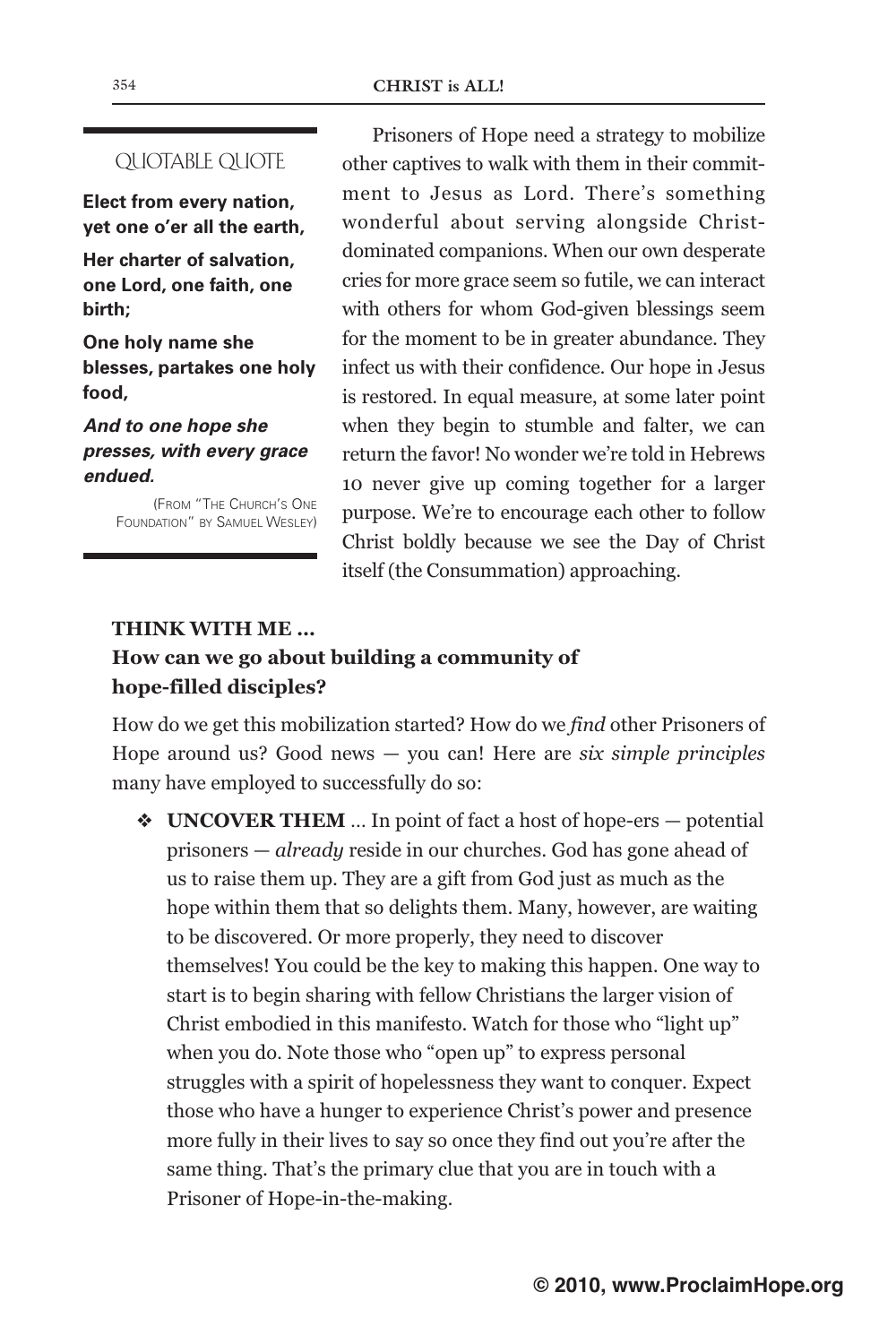- ❖ **DEFINE THEM** … With those who exhibit such initial responses begin to share more of your own pilgrimage as a Prisoner of Hope. In addition, expose to them some of the hundreds of Scriptures related to Christ and Consummation that have touched your heart. Consider taking them through this manifesto in a formal study, investigating some of its central themes. Above all, help them realize how *unique* their hunger for hope really is, and that it is God's gift to them for very special purposes.
- ❖ **INVITE THEM** … Encourage them to join you in discovering all that it means to live a hope-centered life under Christ, to seek greater impacts of His supremacy. Invite them to take new steps in their conversion experience, to turn more fully toward Christ and His supremacy. Offer to walk out these changes with them. For example, you might discuss with them the various transactions outlined in this chapter. Help them pinpoint which phase they are in and ask them where they would like to go next as they grow from promise-sleepers to promise-reapers. Or you might read together the *Prelude* in this book *("Put Your Hope in Christ")* to see how they respond.
- ❖ **GATHER THEM** … Show them they are not alone. Introduce them to others with the same passionate hope stirring in their hearts. Bring all your newfound Prisoners of Hope together, like coals gathered to start a fire. Set up regular meetings, perhaps in someone's home on a week night, or maybe during the Sunday school hour on Sunday morning. Again, rely on this Manifesto to start the journey together, possibly facilitating weekly discussion sessions to digest the book one chapter at a time. Or you can create a shorter curriculum using suggestions in chapter 9 based on "H.O.P.E."
- ❖ **EQUIP THEM** … Teach them how to expand their vision of Christ and His supremacy, perhaps using one of the four approaches to Bible study in chapter 10. Lead them to explore a life of "anticipatory discipleship" (covered in the next chapter). Provide them with overtly Christ-exalting passages to explore during their daily devotions (see *Appendix V*). Challenge the group to grapple honestly with personal repentance, as needed, to release hope more fully in their lives. Or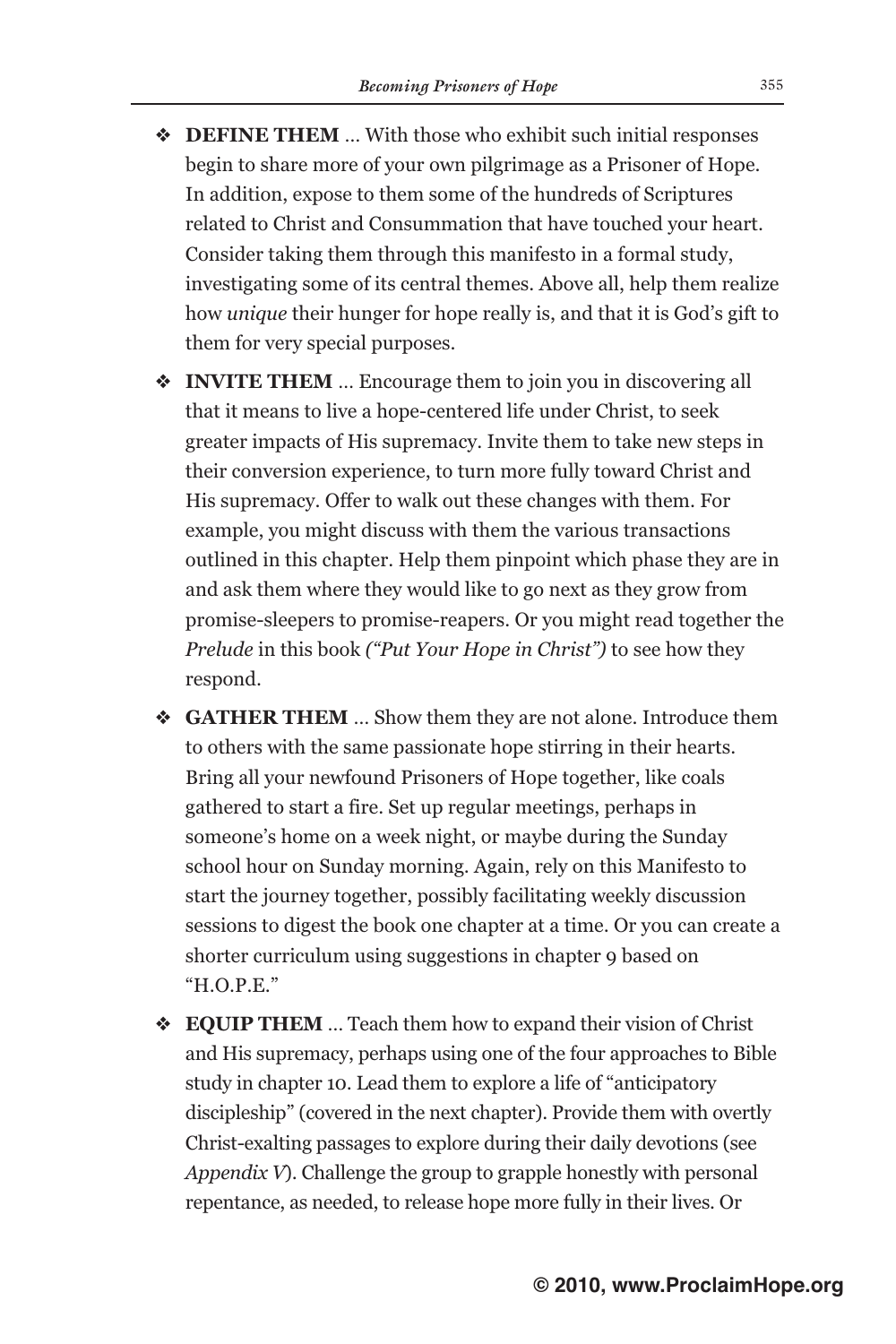debrief together the ways some of you may be suffering in your Christian walk. Then explore how the suffering could make God's promises in Christ more alive for you. Of high priority, mentor them in prayer by teaching them how to pray in hope by doing it together. (Chapter 12 has more details about this.)

❖ **RELEASE THEM** … Rally them to join you in spreading their emerging vision of Christ and Consummation among believers right where you live. Encourage them to fulfill their special opportunity to be a Messenger of Hope, both in your congregation and beyond. Discuss using the H.O.P.E. strategy to reshape how they proclaim Christ and teach about His supremacy within their families or among their friends. Pray over them — better still, have them pray over each other — to send each other into the glorious mission of spreading a vision for the supremacy of God's Son in all things. Then, be ready to be a mentor and a resource to them as their own ministries of hope unfold.

As suggested earlier one tool available to you is this *Joyful Manifesto.* **Christ Is All!** offers a 13-week study on hope and the supremacy of Christ that can become the perfect "launch point" for a gathering of potential Prisoners of Hope. *Appendix I and II* provide guidelines on how to use it effectively in a group setting.

### **THINK WITH ME …**

# **How would you shape a weekly gathering for Prisoners of Hope?**

Once you've uncovered a few other "hope-ers" to work with, you may wonder what to do (in addition to activities suggested above) as you come together. Here are a few ideas based on personal experiences of doing it myself. These are very practical starting points any time you gather:

- *Above all, talk about Christ.* In what ways has your vision of Christ expanded since you were last together? Perhaps use the "Four F's" (focus, fulfillment, fullness, fervency) to organize your sharing sessions. How is your Christology being transformed?
- *Share the hope* that is already growing in your own hearts. Talk about what you anticipate God will do in your life (as well as in the world beyond your own daily walk) in the days to come.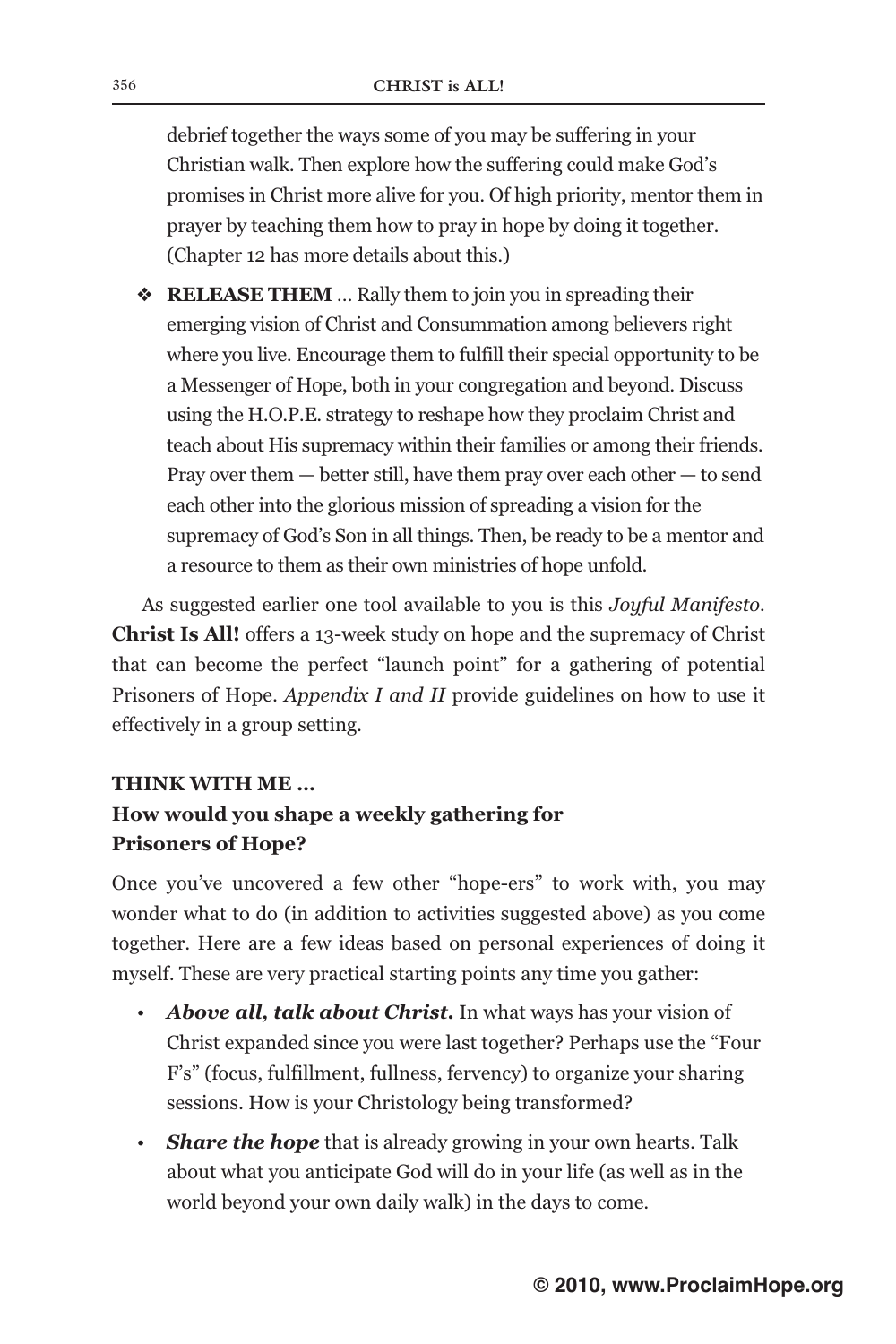- *Talk about what you see God doing among others* even now, either where you are or in some other part of your community, nation or the world. Explain how this illustrates what "approximations" of the ultimate displays of Jesus' Kingly glory might look like for you or others. (Refer to examples in chapter 4.)
- *Work through barriers* that are currently robbing you and others of confidence in Christ. Talk honestly about your struggles, disappointments, sufferings, doubts and fears. You could refer to issues discussed in chapters 7 and 8.
- *Report on ways you are seeking to stir up hope in other* **believers.** Describe successes as well as specific challenges in doing so. Talk about how to improve your ministry as a Messenger of Hope.
- *Focus on building into each other fresh confidence toward God.* You might want to reflect on and discuss the seven Confidence-Builders outlined in this chapter. Which ones do you find most helpful? Which ones need to be better fortified in your own thinking?
- *Study specific Scripture passages* on hope and the supremacy of God's Son (see Appendix V). Or tackle major texts related to the Consummation itself to see how your vision of Christ and of your destiny in Him might be changed. Start with the inductive questions recommended in chapter 10. Also, talk about how each of you might share the focus of these verses with someone in your family or with one of your friends.
- *Discuss the implications* of all you've explored for your daily walk with Christ. Pinpoint specific aspects of "anticipatory discipleship" you need to work on (the focus of chapter 12). What practical changes do each of you need to make in light of the hope-filled insights into Christ you've just uncovered? In other words, make sure your meetings always lead to fruitful *action* for Christ and His Kingdom.
- *Spend much time praying together.* Pray that God will set you free of barriers to hope, fill you with renewed passion toward Christ, expand your vision of the work of His kingdom, and thus empower